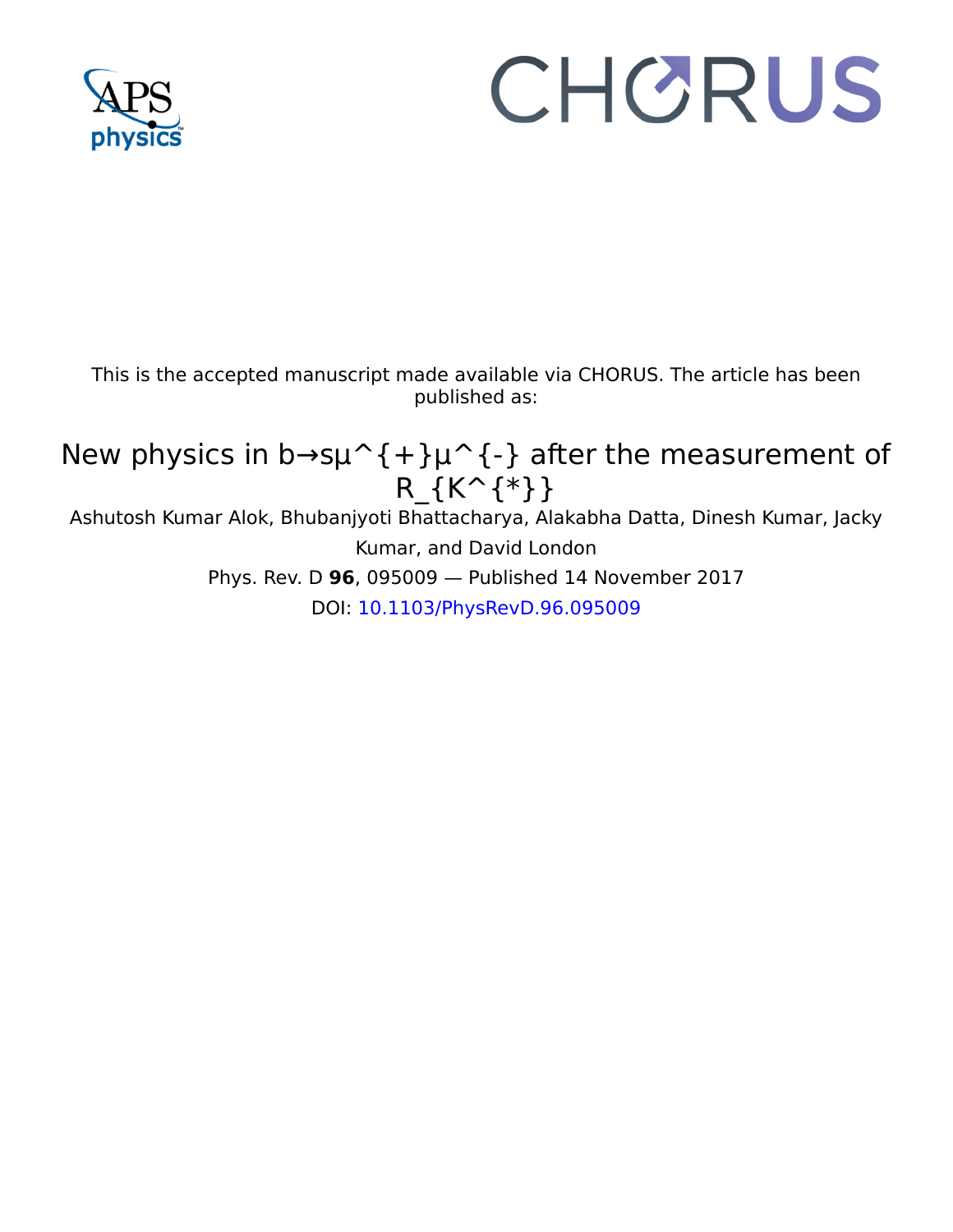# New Physics in  $b \to s \mu^+ \mu^-$  after the Measurement of  $R_{K^*}$

Ashutosh Kumar Alok<sup>∗</sup>

Indian Institute of Technology Jodhpur, Jodhpur 342011, India

Bhubanjyoti Bhattacharya†

Department of Natural Sciences, Lawrence Technological University, Southfield, MI 48075, USA and Department of Physics and Astronomy, Wayne State University, Detroit, MI 48201, USA

Alakabha Datta‡

Department of Physics and Astronomy, 108 Lewis Hall, University of Mississippi, Oxford, MS 38677-1848, USA

Dinesh Kumar<sup>§</sup>

Indian Institute of Technology Bombay, Mumbai 400076, India and Department of Physics, University of Rajasthan, Jaipur 302004, India

> Jacky Kumar¶ Department of High Energy Physics, Tata Institute of Fundamental Research, 400 005, Mumbai, India

> > David London∗∗

Physique des Particules, Université de Montréal, C.P. 6128, succ. centre-ville, Montréal, QC, Canada H3C 3J7

The recent measurement of  $R_{K^*}$  is yet another hint of new physics (NP), and supports the idea that it is present in  $b \to s\mu^+\mu^-$  decays. We perform a combined model-independent and modeldependent analysis in order to deduce properties of this NP. Like others, we find that the NP must obey one of two scenarios: (I)  $C_9^{\mu\mu}(\text{NP}) < 0$  or (II)  $C_9^{\mu\mu}(\text{NP}) = -C_{10}^{\mu\mu}(\text{NP}) < 0$ . A third scenario, (III)  $C_9^{\mu\mu}(\text{NP}) = -C_9^{\prime\mu\mu}(\text{NP})$ , is rejected largely because it predicts  $R_K = 1$ , in disagreement with experiment. The simplest NP models involve the tree-level exchange of a leptoquark (LQ) or a  $Z'$ boson. We show that scenario (II) can arise in LQ or Z ′ models, but scenario (I) is only possible with a Z'. Fits to Z' models must take into account the additional constraints from  $B_s^0$ - $\bar{B}_s^0$  mixing and neutrino trident production. Although the LQs must be heavy,  $O(TeV)$ , we find that the  $Z'$ can be light, e.g.,  $M_{Z'} = 10$  GeV or 200 MeV.

#### I. INTRODUCTION

The LHCb Collaboration recently announced that it had measured the ratio  $R_{K^*} \equiv \mathcal{B}(B^0 \to K^{*0} \mu^+ \mu^-)/\mathcal{B}(B^0 \to$  $K^{*0}e^+e^-$ ) in two different ranges of the dilepton invariant mass-squared  $q^2$  [1]. The result was

$$
R_{K^*}^{\text{expt}} = \begin{cases} 0.660^{+0.110}_{-0.070} \text{ (stat)} \pm 0.024 \text{ (syst)} , & 0.045 \le q^2 \le 1.1 \text{ GeV}^2 ,\\ 0.685^{+0.113}_{-0.069} \text{ (stat)} \pm 0.047 \text{ (syst)} , & 1.1 \le q^2 \le 6.0 \text{ GeV}^2 . \end{cases} (1)
$$

In the SM calculation of  $R_{K^*}$  [2], the effect of the mass difference between muons and electrons is non-negligible only at very small  $q^2$ . As a consequence, the SM predicts  $R_{K^*}^{\text{SM}} \approx 0.93$  at low  $q^2$  [3], but  $R_{K^*}^{\text{SM}} \approx 1$  elsewhere. The measurements then differ from the SM prediction by 2.2-2.4 $\sigma$  (low  $q^2$ ) or 2.4-2.5 $\sigma$  (medium  $q^2$ ), and are thus hints of lepton flavor non-universality. These results are similar to that of the LHCb measurement of  $R_K \equiv \mathcal{B}(B^+ \to$  $K^+\mu^+\mu^-)/\mathcal{B}(B^+\to K^+e^+e^-)$  [4]:

$$
R_K^{\text{expt}} = 0.745^{+0.090}_{-0.074} \text{ (stat)} \pm 0.036 \text{ (syst)} , \quad 1 \le q^2 \le 6.0 \text{ GeV}^2 , \tag{2}
$$

- ‡ datta@phy.olemiss.edu
- § dinesh@phy.iitb.ac.in

<sup>∗</sup> akalok@iitj.ac.in

<sup>†</sup> bbhattach@ltu.edu

<sup>¶</sup> jka@tifr.res.in

<sup>∗∗</sup> london@lps.umontreal.ca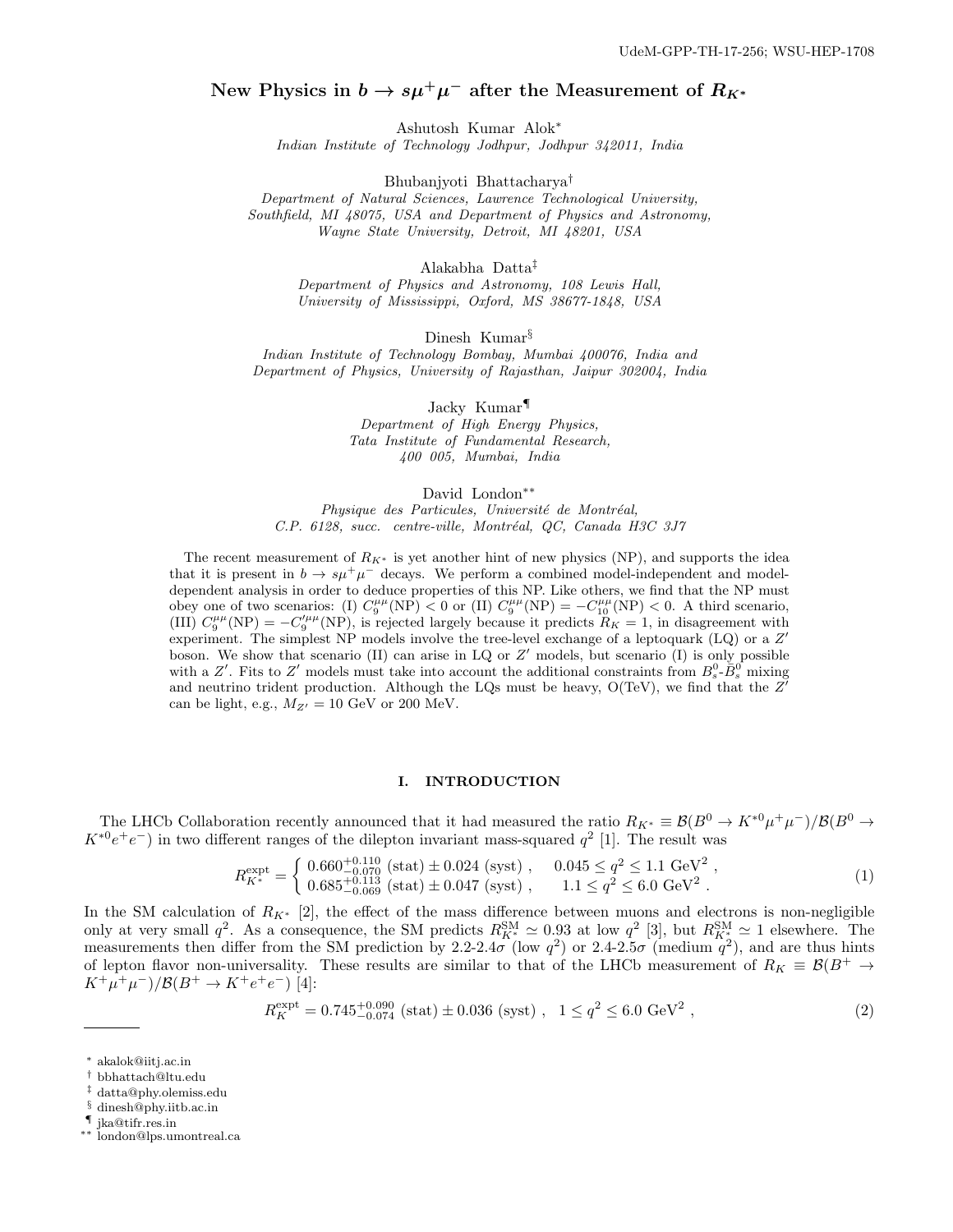which differs from the SM prediction of  $R_K^{\text{SM}} = 1 \pm 0.01$  [5] by  $2.6\sigma$ .

If new physics (NP) is indeed present, it can be in  $b \to s\mu^+\mu^-$  and/or  $b \to s e^+e^-$  transitions. In the case of  $R_K$ , the measurement of  $\mathcal{B}(B^+ \to K^+e^+e^-)$  was found to be consistent with the prediction of the SM, suggesting that the NP is more likely to be in  $b \to s\mu^+\mu^-$ . However, for  $R_{K^*}$ , based on the information given in Ref. [1], a similar conclusion cannot be drawn. In any case, it must be stressed that there are important theoretical uncertainties in the SM predictions for  $\mathcal{B}(B \to K^{(*)}\ell^+\ell^-)$   $(\ell = e, \mu)$  [6], so it is difficult to identify experimentally whether  $b \to s\mu^+\mu^-$  or  $b \to s e^+e^-$  has been affected by NP. On the other hand, the theoretical uncertainties essentially cancel in both  $R_{K^*}$ and  $R_K$ , making them very clean probes of NP.

There are several other measurements of B decays that are in disagreement with the predictions of the SM, and these involve only  $b \to s\mu^+\mu^-$  transitions:

- 1.  $B \to K^*\mu^+\mu^-$ : The LHCb [7, 8] and Belle [9] Collaborations have made measurements of  $B \to K^*\mu^+\mu^-$ . They find results that deviate from the SM predictions, particularly in the angular observable  $P'_{5}$  [10]. Recently, the ATLAS [11] and CMS [12] Collaborations presented the results of their measurements of the  $B \to K^* \mu^+ \mu^$ angular distribution.
- 2.  $B^0_s \to \phi \mu^+ \mu^-$ : LHCb has measured the branching fraction and performed an angular analysis of  $B^0_s \to \phi \mu^+ \mu^-$ [13, 14]. They find a  $3.5\sigma$  disagreement with the predictions of the SM, which are based on lattice QCD [15, 16] and QCD sum rules [17].

We therefore see that the decay  $b \to s\mu^+\mu^-$  is involved in a number of measurements that are in disagreement with the SM. This raises the question: assuming that NP is indeed present in  $b \to s\mu^+\mu^-$ , what do the above measurements tell us about it?

Following the announcement of the  $R_{K*}$  result, a number of papers appeared that addressed this question [18–27]. The general consensus is that there is a significant disagreement with the SM, possibly as large as  $\sim 6\sigma$ , even taking into account the theoretical hadronic uncertainties [28–30]. These papers generally use a model-independent analysis:  $b \to s\mu^+\mu^-$  transitions are defined via the effective Hamiltonian<sup>1</sup>

 $\alpha$ 

$$
H_{\text{eff}} = -\frac{\alpha G_F}{\sqrt{2}\pi} V_{tb} V_{ts}^* \sum_{a=9,10} (C_a O_a + C_a' O_a') ,
$$
  
\n
$$
O_{9(10)} = [\bar{s} \gamma_\mu P_L b] [\bar{\mu} \gamma^\mu (\gamma_5) \mu] ,
$$
\n(3)

where the  $V_{ij}$  are elements of the Cabibbo-Kobayashi-Maskawa (CKM) matrix. The primed operators are obtained by replacing L with R. If present in  $b \to s\mu^+\mu^-$ , NP will contribute to one or more of these operators. The Wilson coefficients (WCs)  $C_a^{(\prime)}$  therefore include both SM and NP contributions. The explanation of Ref. [18] for this discrepancy is that the NP in  $b \to s\mu^+\mu^-$  satisfies one of three scenarios:

(I) 
$$
C_9^{\mu\mu}(\text{NP}) < 0
$$
,  
\n(II)  $C_9^{\mu\mu}(\text{NP}) = -C_{10}^{\mu\mu}(\text{NP}) < 0$ ,  
\n(III)  $C_9^{\mu\mu}(\text{NP}) = -C_9^{\prime\mu\mu}(\text{NP}) < 0$ . (4)

In the past, numerous models have been proposed that generate the correct NP contribution to  $b \to s\mu^+\mu^-$  at tree level. A few of them use scenario (I) above, though most use scenario (II). These models can be separated into two categories<sup>2</sup>: those containing leptoquarks (LQs) [35–43], and those with a  $Z'$  boson [35, 44–70].

We therefore see that there is a wide range of information regarding the NP in  $b \to s\mu^+\mu^-$ , and it is not clear how it is all related. In Ref. [71], it was argued that one has to use model-independent results carefully, because they may not apply to all models. To be specific, a particular model may have additional theoretical or experimental constraints. When these are taken into account, the results of the model-independent and model-dependent fits may be significantly different. With this in mind, the purpose of this paper is to combine the model-independent and model-dependent analyses, including all the latest measurements, to arrive at a simple and coherent description of the NP that can explain the data through its contributions to  $b \to s\mu^+\mu^-$ .

We will show the following:

• Model independent: the NP in  $b \to s\mu^+\mu^-$  follows scenario (I) or (II) of Eq. (4).

<sup>&</sup>lt;sup>1</sup> In Refs. [31, 32], it was shown that, when all constraints are taken into account, S, P and T operators do not significantly affect  $B \to K^* \mu^+ \mu^-$  (and, by extension,  $B_s^0 \to \phi \mu^+ \mu^-$ ) decays. For this reason only V and A operators are included in Eq. (3). In Ref. [33], T operators for both  $b \to s\mu^+\mu^-$  and  $b \to s e^+e^-$  are considered as a possible explanation of the  $R_{K^*}$  anomaly at low  $q^2$ .

 $2$  New physics from four-quark operators can also generate corrections to  $C_9$  [34], but they do not lead to lepton universality violation and so we not consider them here.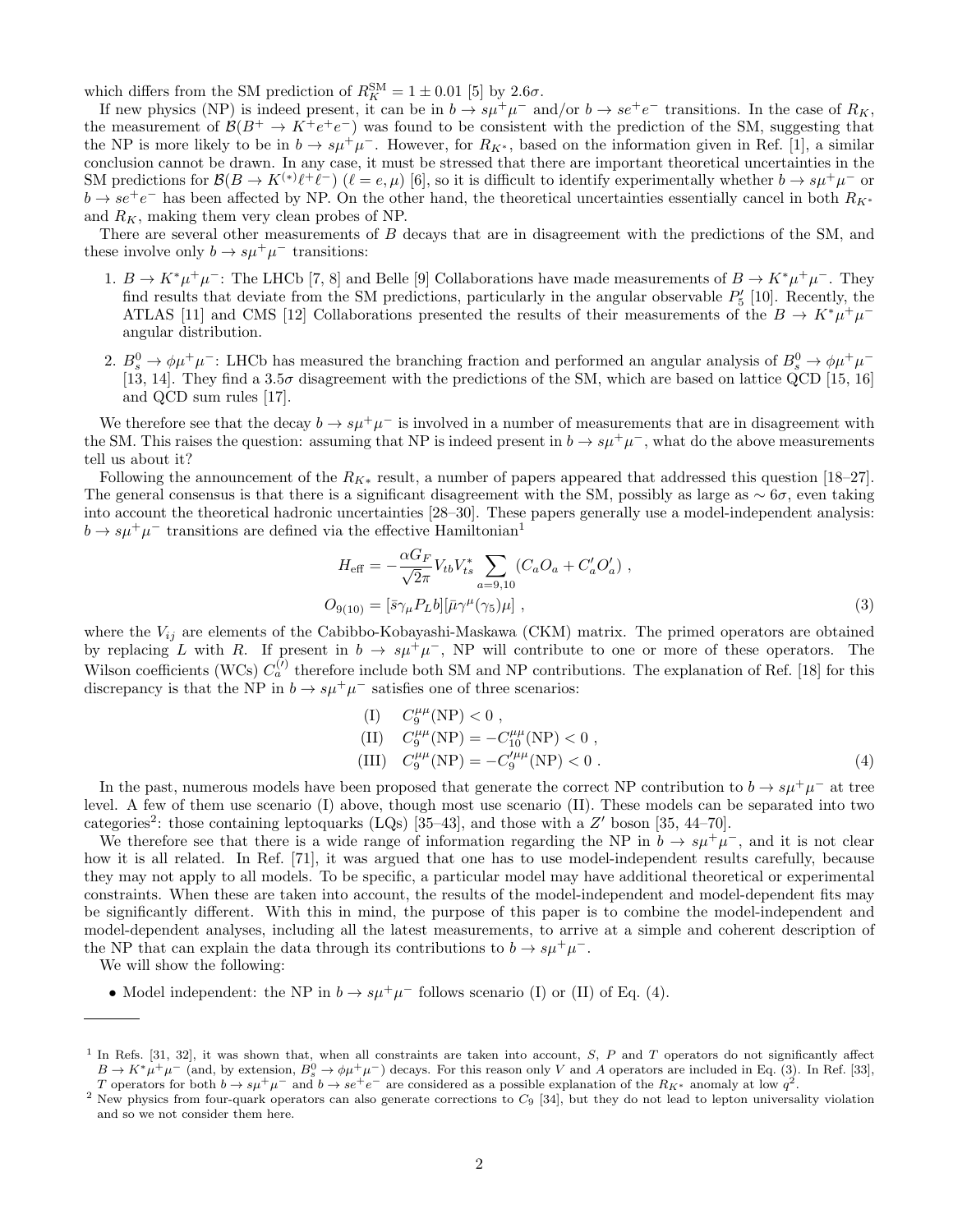- Model dependent: the simplest NP models are those that involve the tree-level exchange of a LQ or a  $Z'$ . Scenario (II) can arise in LQ or  $Z'$  models, but scenario (I) is only possible with a  $Z'$ .
- Scenario (III) of Eq. (4) can explain the  $b \to s\mu^+\mu^-$  data, but it predicts  $R_K = 1$ , in disagreement with measurement. Furthermore, since it requires an axial-vector coupling of the Z', it can only arise in contrived Z ′ models. For these reasons, we exclude it as a possible explanation.
- In Z' models (i.e., in scenario (I)), there are additional constraints from  $B_s^0$ - $\bar{B}_s^0$  mixing and neutrino trident production [72]. A good fit is found only when the  $\bar{\mu}\mu Z'$  coupling is reasonably (but not too) large. It may have an observable effect in a future experiment on neutrino trident production.
- The LQ must be heavy  $[O(TeV)]$ , but the  $Z'$  can be heavy or light. For example, we find that the B-decay anomalies can be explained in Z' models with  $M_{Z'} = 10$  GeV or 200 MeV.

We begin in Sec. 2 with a description of our method for fitting the data, including all the latest measurements. The  $b \rightarrow s\mu^{+}\mu^{-}$  data used in the fits are given in the Appendix. In Sec. 3 we perform our model-independent analysis. We turn to the model-dependent analysis in Sec. 4, separately examining the LQ and Z' models, and making the connection with the model-independent results. We conclude in Sec. 5.

#### II. FIT

In the following sections, we perform model-independent and model-dependent analyses of the data. In both cases, we assume that the NP affects the WCs  $C_i$  according to one of three scenarios, given in Eq. (4). For each scenario, all observables are written as functions of the WCs, which contain both SM and NP contributions and are taken to be real<sup>3</sup>. Given values of the WCs, we use flavio [3] to calculate the observables  $\mathcal{O}_{th}(C_i)$ . Using these, we can compute the  $\chi^2$ :

$$
\chi^2(C_i) = \left(\mathcal{O}_{th}(C_i) - \mathcal{O}_{exp}\right)^T \mathcal{C}^{-1} \left(\mathcal{O}_{th}(C_i) - \mathcal{O}_{exp}\right),\tag{5}
$$

where  $\mathcal{O}_{\epsilon x}$  are the experimental measurements of the observables. All available theoretical and experimental correlations are included in our fit. The total covariance matrix  $\mathcal C$  is the sum of the individual theoretical and experimental covariance matrices, respectively  $C_{th}$  and  $C_{exp}$ . To obtain  $C_{th}$ , we randomly generate all input parameters and then calculate the observables for these sets of inputs [3]. The uncertainty is then defined by the standard deviation of the resulting spread in the observable values. In this way the correlations are generated among the various observables that share some common parameters [3]. Experimental correlations are are only available (bin by bin) among the angular observables in  $B \to K^{(*)} \mu^+ \mu^-$  [8], and among the angular observables in  $B^0_s \to \phi \mu^+ \mu^-$  [14].

The program MINUIT [74–76] is then used to find the values of the WCs that minimize the  $\chi^2$ . In this way one can determine the pull of each scenario, which shows to what extent that scenario provides a better fit to the data than the SM alone.

There are a number of observables that depend only on  $b \to s\mu^+\mu^-$  transitions. These can clearly be used to constrain NP in  $b \to s\mu^+\mu^-$ . On the other hand,  $R_{K^*}$  and  $R_K$  also involve  $b \to s e^+e^-$  transitions. These can be used to constrain NP in  $b \to s\mu^+\mu^-$  only if one makes the additional assumption that there is no NP in  $b \to s e^+e^-$ . We therefore perform two types of fit. In fit (A), we include only CP-conserving  $b \to s\mu^+\mu^-$  observables, while in fit (B) we add  $R_K$  and  $R_{K^*}$ .

The CP-conserving  $b \to s\mu^+\mu^-$  observables are

- 1.  $B^0 \to K^{*0} \mu^+ \mu^-$ : The differential branching ratio and the angular observables (see Ref. [73] for definitions) are measured in various  $q^2$  bins. The experimental measurements are given in Tables VI and VII in the Appendix.
- 2.  $B^+ \to K^{*+} \mu^+ \mu^-$ ,  $B^+ \to K^+ \mu^+ \mu^-$ ,  $B^0 \to K^0 \mu^+ \mu^-$ : The experimental measurements of the differential branching ratios of these three decays are given respectively in Tables VIII, IX and X in the Appendix.
- 3.  $B_s^0 \rightarrow \phi \mu^+ \mu^-$ : The differential branching ratio and the angular observables are measured in various  $q^2$  bins. The experimental measurements are given in Tables XI and XII in the Appendix.
- 4.  $B \to X_s \mu^+ \mu^-$ : The experimental measurements of the differential branching ratio of this decay are given in Table XIII in the Appendix.

<sup>3</sup> The case of complex WCs, which can lead to CP-violating effects, is considered in Ref. [73].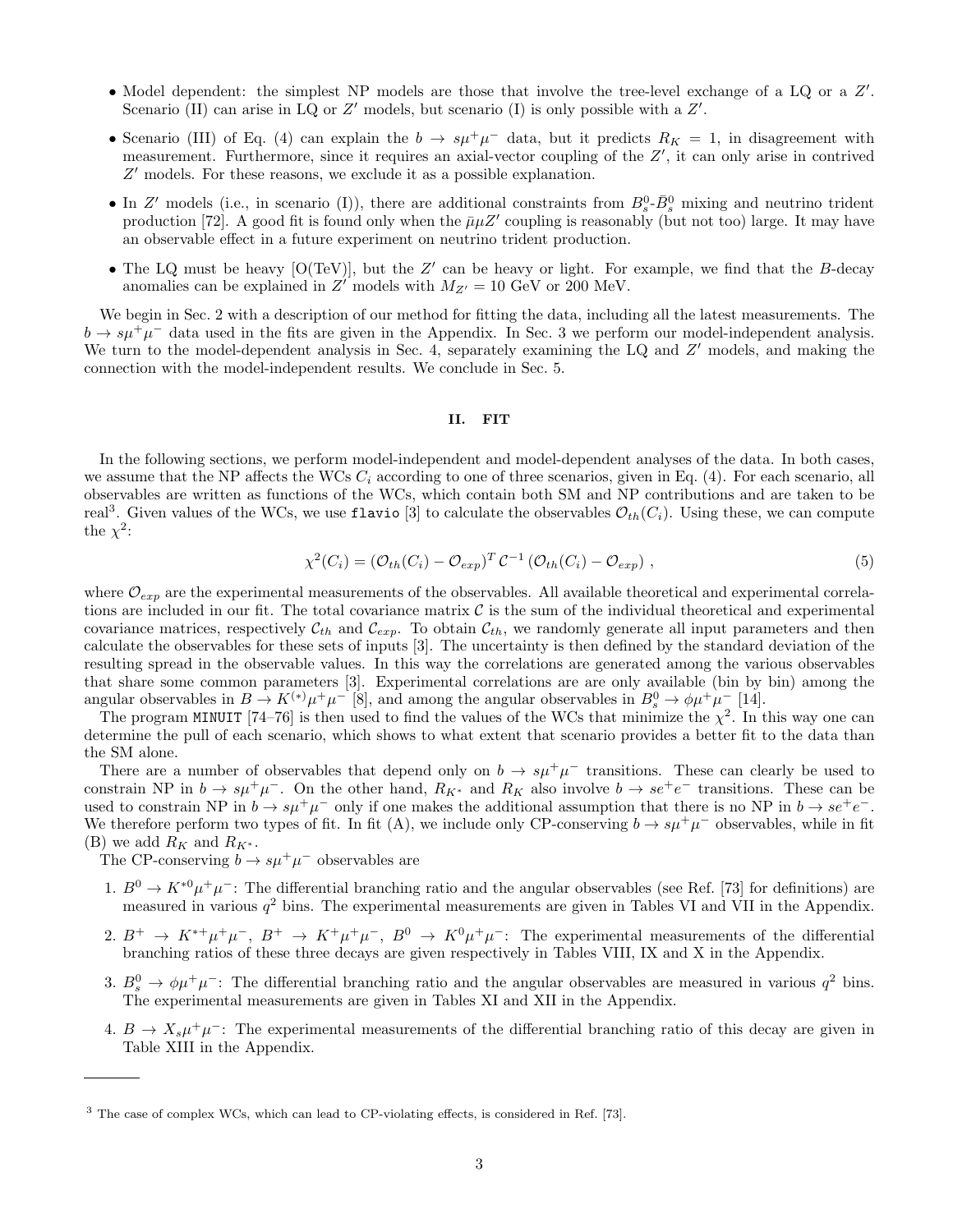5. BR( $B_s^0 \to \mu^+\mu^-$ ) = (2.9 ± 0.7) × 10<sup>-9</sup> [77, 78].

A comment about the angular observables in  $B^0 \to K^{*0} \mu^+ \mu^-$  is in order. Both LHCb and ATLAS provide measurements of the CP-averaged angular observables  $S_i$  as well as the "optimized" observables  $P_i$ , whereas CMS has performed measurements only of the  $P_i$  observables. In our fits, we have used the measurements of the  $P_i$ . Note that, in Ref. [79], it was shown that the best-fit regions and pulls do not change significantly if one uses the  $S_i$  instead of  $P_i$  as constraints. Also, we discard the measurements in  $q^2$  bins above 6 GeV<sup>2</sup> and below the  $J/\psi$  resonance, as the theoretical calculations based on QCD factorization are not reliable in this region [80]. In addition, we discard measurements in bins above the  $\psi(2S)$  resonance that are less than 4 GeV<sup>2</sup> wide, as in this region the theoretical predictions are valid only for  $q^2$ -integrated observables [81]. LHCb and and ATLAS provide measurements in different choices of  $q^2$  bins. Here we have made sure to use the data without over-counting.

As noted above, fit (A) includes only the above CP-conserving  $b \to s\mu^+\mu^-$  observables. However, fit (B) includes  $R_{K^*}$  and  $R_K$ . To perform fit (B), we followed the same strategy as in the recent global analysis of Ref. [18], namely we simultaneously included both  $\mathcal{B}(B^0 \to K^{(*)0} \mu^+ \mu^-)$  and  $R_K^{(*)}$  in the fit. Since these observables are expected to be correlated, one might worry about overcounting. However, we found very similar results when  $\mathcal{B}(B^0 \to K^{(*)0} \mu^+ \mu^-)$ for the low- $q^2$  bins were removed from the fit.

Fits (A) and (B) are used in both the model-independent and model-dependent analyses. However, a particular model may receive further constraints from its contributions to other observables, such as  $b \to s \nu \bar{\nu}$ ,  $B_s^0$ - $\bar{B}_s^0$  mixing and neutrino trident production. These additional constraints will be taken into account in the model-dependent fits.

#### III. MODEL-INDEPENDENT ANALYSIS

#### III.1. Fit  $(A)$

We begin by applying fit (A), which involves only the CP-conserving  $b \to s\mu^+\mu^-$  observables, to the three scenarios. The results are shown in Table I. All scenarios can explain the data, with pulls of roughly 5.

| Scenario                                                                                                                              | WC.                               | pull |
|---------------------------------------------------------------------------------------------------------------------------------------|-----------------------------------|------|
| (I) $C_9^{\mu\mu}(\text{NP})$                                                                                                         | $-1.20 \pm 0.20$ 5.0              |      |
| (II) $C_9^{\mu\mu}(\text{NP}) = -C_{10}^{\mu\mu}(\text{NP})$                                                                          | $\left[-0.62 \pm 0.14\right]$ 4.6 |      |
| $\left  \text{(III)}\ C_{9}^{\mu\mu}(\text{NP}) \right  -C_{9}^{'\mu\mu}(\text{NP}) \left  -1.10 \pm 0.18 \right  5.2 \left  \right.$ |                                   |      |

TABLE I. Model-independent scenarios: best-fit values of the WCs (taken to be real), as well as the pull  $= \sqrt{\chi^2_{SM}-\chi^2_{SM+NF}}$ for fit (A) (only CP-conserving  $b \to s\mu^+\mu^-$  observables). For each case there are 112 degrees of freedom.

#### III.2. Fit (B)

We now examine how the three scenarios fare when confronted with the  $R_{K^*}$  and  $R_K$  data. One way to take into account the constraints from  $R_{K^*}$  and  $R_K$  is to incorporate them into the fit [fit (B)]. The results for the three scenarios are shown in Table II. In comparing fits (A) and (B), we note the following:

- The addition of  $R_{K^*}$  and  $R_K$  to the fit has led to a substantial quantitative increase in the disagreement with the SM. In fit  $(A)$  the average pull is 4.9, while in  $(B)$  it is 5.8.
- The increase in the pull is 0.9, 1.3 and 0.4 for scenarios (I), (II) and (III), respectively. In fit (A), scenario (III) has the largest pull, while in (B) it is the smallest. Still, with a pull of 5.6, scenario (III) appears to be a viable candidate for explaining the  $b \to s\mu^+\mu^-$  anomalies.

#### III.3. Predictions of  $R_{K^*}$  and  $R_K$

Another way to include considerations of  $R_{K^*}$  and  $R_K$  is simply to take the preferred WCs from Table I and predict the allowed values of  $R_{K^*}$  and  $R_K$  in the three scenarios. The results are shown in Fig. 1.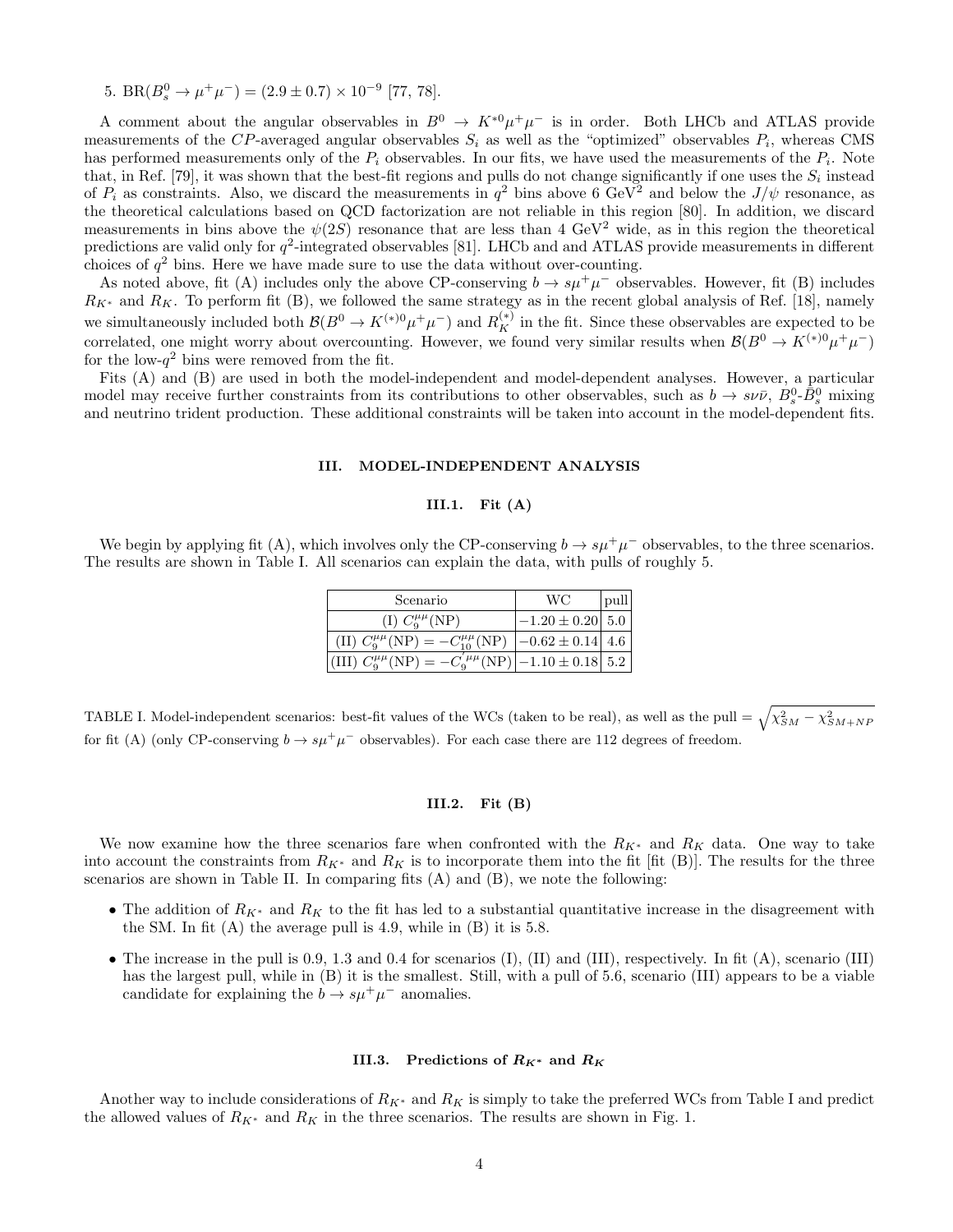| Scenario                                                                                                               | WС                                | pull |
|------------------------------------------------------------------------------------------------------------------------|-----------------------------------|------|
| (I) $C_9^{\mu\mu}(\text{NP})$                                                                                          | $-1.25 \pm 0.19$   $5.9$          |      |
| (II) $C_9^{\mu\mu}(\text{NP}) = -C_{10}^{\mu\mu}(\text{NP})$                                                           | $\left[-0.68 \pm 0.12\right]$ 5.9 |      |
| $\left  \text{(III)}\ C_{9}^{\mu\mu}(\text{NP}) \right  -C_{9}^{'\mu\mu}(\text{NP}) \left  -1.11 \pm 0.17 \right  5.6$ |                                   |      |

TABLE II. Model-independent scenarios: best-fit values of the WCs (taken to be real), as well as the pull  $= \sqrt{\chi^2_{SM}-\chi^2_{SM+NF}}$ for fit (B) (CP-conserving  $b \to s\mu^+\mu^-$  observables +  $R_{K^*}$  and  $R_K$ ). For each case there are 115 degrees of freedom.



FIG. 1. Comparison of the experimental measurements of  $R_K$  and  $R_{K^*}$  with the predictions of the three scenarios.

The first thing one sees is that none of the three scenarios predict a value for  $R_{K^*}$  in the low- $q^2$  bin that is in agreement (within  $1\sigma$ ) with the experimental measurement [Eq. (1)]. In the SM, in this  $q^2$  region, the decay  $b \to s\ell^+\ell^$ is dominated by the photon contribution, parametrized by the WC  $C_7$  [2]. Since the photon coupling is lepton flavor universal, it is only threshold effects, with  $m_{\mu} \neq m_e$ , that lead to  $R_{K^*}^{\text{SM}} \approx 0.93$  [3]. It is difficult to find NP that can compete with the photon contribution and significantly change  $R_{K^*}$  from its SM prediction. On the other hand, the discrepancy between the measurement and the predictions is only at the level of approximately 1.5σ, which is not worrisome.

The predictions for the remaining measurements agree with the experimental values, with one glaring exception. Scenario (III) predicts  $R_K = 1$ , as in the SM. This is in disagreement with the measurement [Eq. (2)].

As was shown in Sec. III.2, when  $R_{K^*}$  and  $R_K$  are included in the fit [fit (B)], the overall result with scenario (III) is good (a pull of 5.6). This scenario can therefore be considered a possible explanation for the B-decay anomalies. (Indeed, this is the conclusion of Ref. [18].) However, in our opinion, this is not sufficient. As we saw above, scenario (III) predicts a value for  $R_K$  that is in striking disagreement with the measurement. Furthermore,  $R_K$  is a clean observable, i.e., it has very little theoretical uncertainty, so theoretical error cannot be a reason for the disagreement. The only reason fit (B) gives a good fit is that the  $R_K$  measurement is only one of many, so its effect is diminished. However, we feel that this is misleading: given its clear failure to explain the measured value of  $R_K$ , scenario (III) should be considered as strongly disfavored, compared to scenarios (I) and (II).

 $R_{K^*}$  and  $R_K$  have been measured in the region of  $q^2 \leq 6 \text{ GeV}^2$ . It is likely that these observables will also be measured in the region  $15 \le q^2 \le 22 \text{ GeV}^2$ . Below we present the predictions of the three scenarios for  $R_{K^*}$  and  $R_K$ in this high- $q^2$  bin:

$$
R_{K^*} = 0.76 \pm 0.03 \text{ (I)} , 0.71 \pm 0.06 \text{ (II)} , 0.68 \pm 0.04 \text{ (III)} ,R_K = 0.76 \pm 0.03 \text{ (I)} , 0.72 \pm 0.05 \text{ (II)} ', 1.0 \text{ (III)} .
$$
 (6)

#### IV. MODEL-DEPENDENT ANALYSIS

The simplest NP models one can construct that explain the B anomalies involve the tree-level exchange of a new particle. This particle can be either a leptoquark or a Z' boson. Below we examine the properties of such NP models required for them to account for the  $b \to s\mu^+\mu^-$  decays.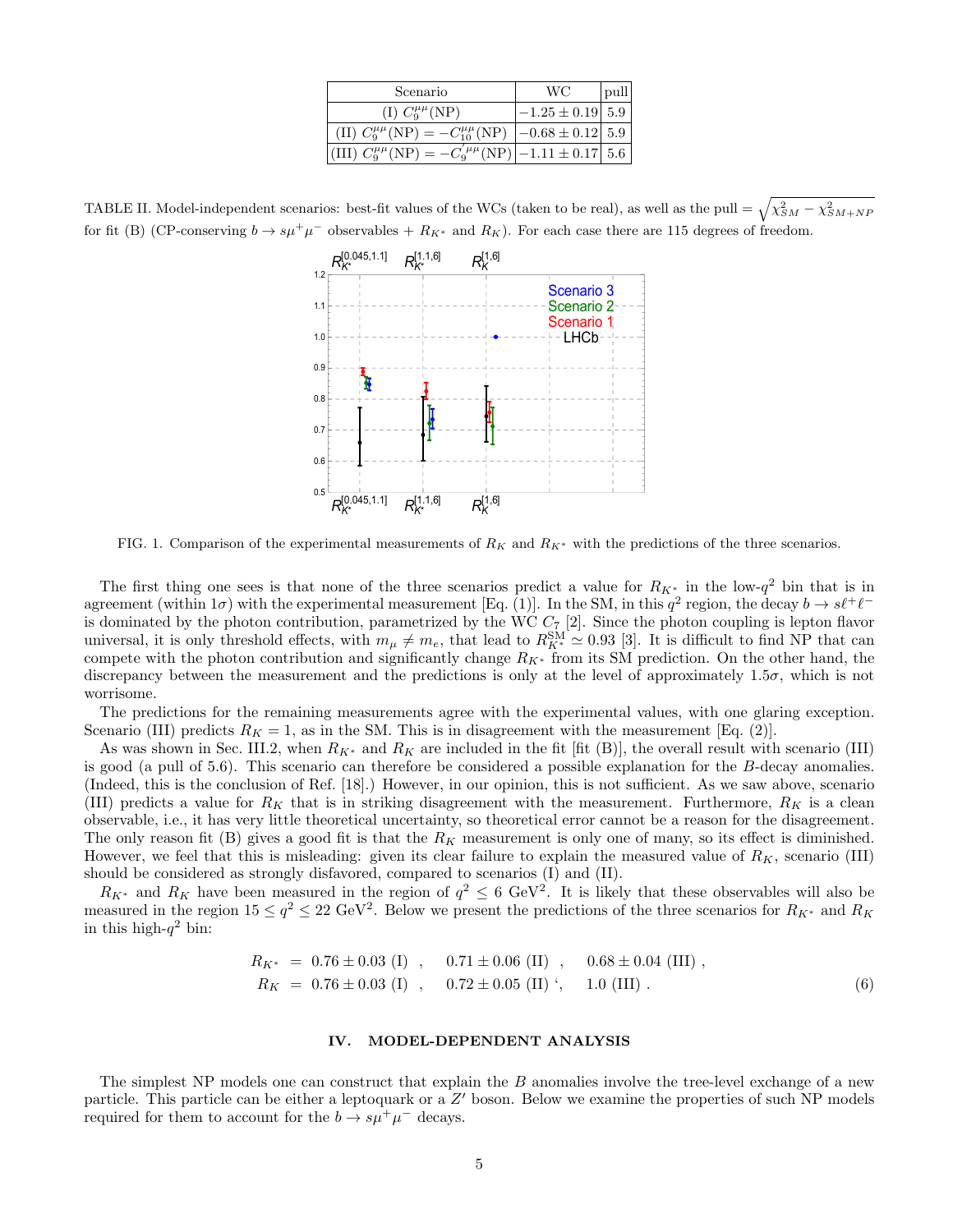#### IV.1. Leptoquarks

LQ models were studied in detail in Ref. [73]. It was found that, of the ten LQ models that couple to SM particles through dimension  $\leq 4$  operators, only three can explain the  $b \to s\mu^{+}\mu^{-}$  data. They are: a scalar isotriplet with  $Y = 1/3$ , a vector isosinglet with  $Y = -2/3$ , and a vector isotriplet with  $Y = -2/3$ . These are denoted  $S_3$ ,  $U_1$  and U<sub>3</sub>, respectively [82]. As far as the  $b \to s\mu^+\mu^-$  processes are concerned, the models all have  $C_9^{\mu\mu}(\text{NP}) = -\tilde{C}_{10}^{\mu\mu}(\text{NP})$ , and so are equivalent. That is, all LQ models fall within scenario (II) of Eq. (4).

The  $S_3$ ,  $U_1$  and  $U_3$  LQ models all contribute differently to  $b \to s\nu_\mu\bar{\nu}_\mu$  decays, so that, in principle, they can be distinguished. However, it was shown in Ref. [73] that the present constraints from  $B \to K^{(*)}\nu\bar{\nu}$  are far weaker than those from  $b \to s\mu^+\mu^-$  processes, so that the current  $b \to s\nu\bar{\nu}$  data cannot be used to distinguish the three LQ models. (This said, this conclusion can be evaded if the LQs couple to other leptons, see Ref. [71] for an example.)

The bottom line is that there is effectively only a single LQ model that can explain the B-decay anomalies, and it is of type scenario (II). In order to determine the value of the WC required to reproduce the  $b \to s\mu^+\mu^-$  data, a fit to this data is required, including all other processes to which this type of NP contributes. In this case, the only additional process is  $b \to s\nu_\mu\bar{\nu}_\mu$ , which does not furnish any additional constraints. The allowed value of the WC is therefore the same as that found in the model-independent fit, in Table I or II.

This  $b \to s\mu^+\mu^-$  WC is generated by the tree-level exchange of a LQ. Thus,

$$
C_9^{\mu\mu}(\text{NP}) \propto \frac{g_L^{b\mu} g_L^{b\mu}}{M_{\text{LQ}}^2} \,,\tag{7}
$$

where  $g_L^{b\mu}$  and  $g_L^{s\mu}$  are the couplings of the LQ (taken to be real), and  $M_{LQ}$  its mass. Direct searches constrain  $M_{\text{LQ}} > 640 \text{ GeV}$  [83].

#### $IV.2.$  $Z'$  bosons

In the previous subsection, we saw that LQ models are all of type scenario (II). This implies that scenarios (I) and (III) can only occur within Z' models. Is this possible? The four-fermion  $b \to s\mu^+\mu^-$  operators required within the four scenarios are as follows:

$$
\begin{array}{ll}\n\text{(I)} & [\bar{s}\gamma_{\mu}P_{L}b][\bar{\mu}\gamma^{\mu}\mu] \;, \\
\text{(II)} & [\bar{s}\gamma_{\mu}P_{L}b][\bar{\mu}\gamma^{\mu}P_{L}\mu] \;, \\
\text{(III)} & [\bar{s}\gamma_{\mu}\gamma_{5}b][\bar{\mu}\gamma^{\mu}\mu] \;. \n\end{array} \tag{8}
$$

Scenarios (I) and (II) are clearly allowed. They require the Z' to couple vectorially to  $\bar{s}_Lb_L$  and  $\bar{\mu}\mu$  or  $\bar{\mu}_L\mu_L$ . It is quite natural for gauge bosons to couple vectorially, so it is easy to construct models which lead to scenario (I) or (II). On the other hand, scenario (III) requires that the  $Z'$  couple axial-vectorially to  $\bar{s}b$ . This is much less natural. It is possible to arrange this, but it requires a rather contrived model (e.g., see Ref. [18]). Furthermore, we have already seen that scenario (III) is strongly disfavored by the  $R_K$  measurement. In light of all this, we therefore exclude scenario (III) as a realistic explanation of the B-decay anomalies.

The conclusion is that, when model-independent and model-dependent considerations are combined, only scenarios (I) and (II) are possible as explanations of the B-decay anomalies. Furthermore, while scenario (II) can be realized with a LQ or  $Z'$  model, scenario (I) can only be due to  $Z'$  exchange.

Since the Z' couples to two left-handed quarks, it must transform as a singlet or triplet of  $SU(2)_L$ . The triplet option has been considered in Refs. [35, 44–48]. (In this case, there is also a W' that can contribute to  $\tilde{B} \to D^{(*)+} \tau^- \bar{\nu}_{\tau}$ [84], another decay whose measurement exhibits a discrepancy with the SM [85-87].) Alternatively, if the Z' is a singlet of  $SU(2)_L$ , it must be the gauge boson associated with an extra  $U(1)'$ . Numerous models of this type have been proposed, see Refs. [49–70].

The vast majority of Z' models that have been proposed assume a heavy Z',  $M_{Z'} = O(TeV)$ . This option is examined in Sec. IV.2.1. However, we also note that the Z' can be light. The cases of  $M_{Z'} = 10 \text{ GeV}$  or 200 MeV are considered in Sec. IV.2.2.

### $IV.2.1.$  Heavy  $Z'$

In order to determine the properties of Z' models that explain the  $b \to s\mu^+\mu^-$  data, one cannot simply perform fits (A) or (B) – important constraints from other observables must be taken into account. Since the Z' model is of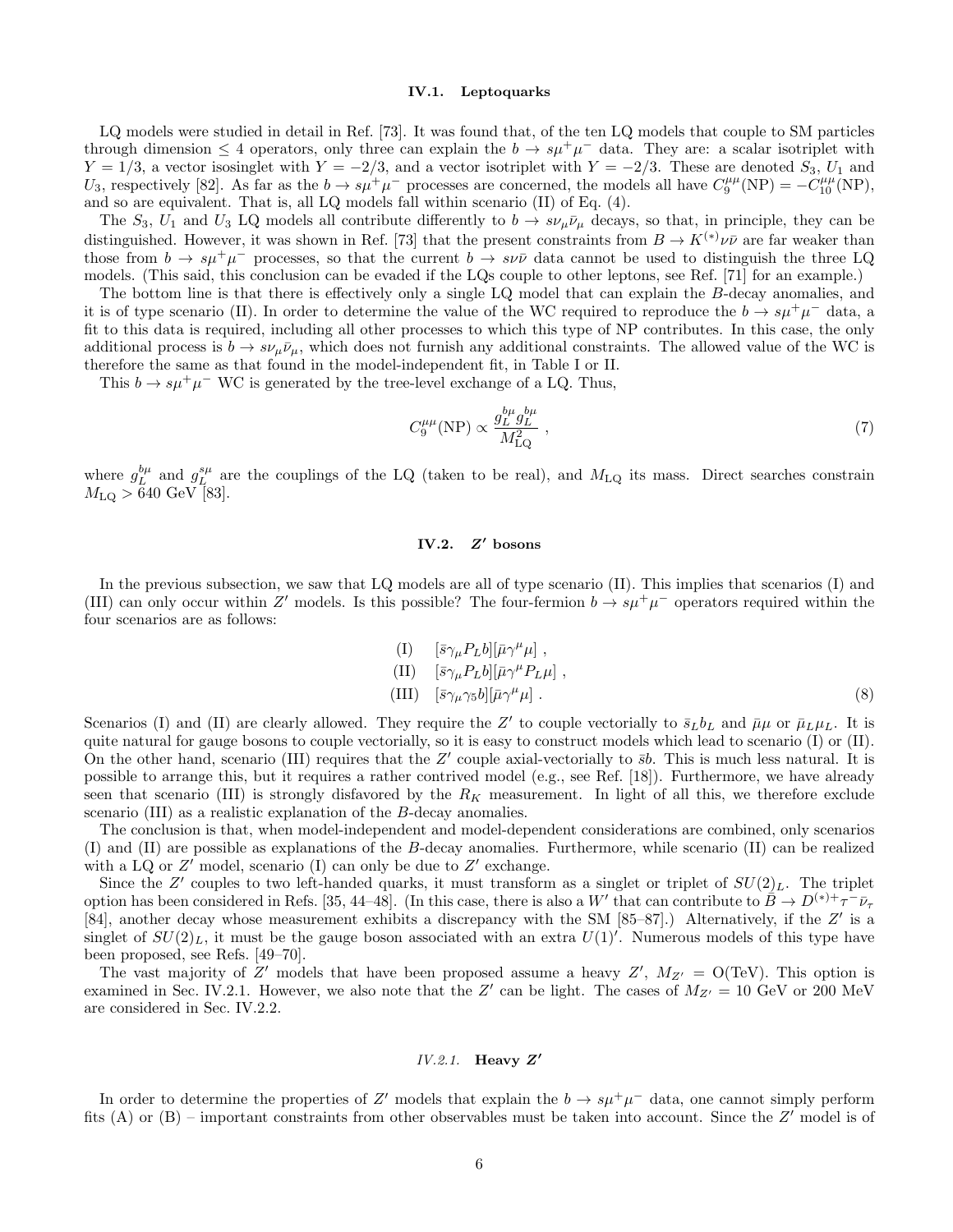the type scenario (I) or (II), we can write

$$
\Delta \mathcal{L}_{Z'} = J^{\mu} Z'_{\mu} ,
$$
  
where 
$$
J^{\mu} = g_L^{\mu \mu} \bar{L} \gamma^{\mu} P_L L + g_R^{\mu \mu} \bar{\mu} \gamma^{\mu} P_R \mu + g_L^{bs} \bar{\psi}_{q2} \gamma^{\mu} P_L \psi_{q3} + h.c.
$$
 (9)

Here  $\psi_{qi}$  is the quark doublet of the  $i^{th}$  generation, and  $L = (\nu_{\mu}, \mu)^{T}$ . We have

scenario (I) : 
$$
g_R^{\mu\mu} = g_L^{\mu\mu}
$$
,  
scenario (II) :  $g_R^{\mu\mu} = 0$ . (10)

When the heavy  $Z'$  is integrated out, we obtain the following effective Lagrangian containing 4-fermion operators:

$$
\mathcal{L}_{Z'}^{eff} = -\frac{1}{2M_{Z'}^2} J_{\mu} J^{\mu} \supset -\frac{g_L^{bs}}{M_{Z'}^2} (\bar{s} \gamma^{\mu} P_L b)(\bar{\mu} \gamma^{\mu} (g_L^{\mu \mu} P_L + g_R^{\mu \mu} P_R) \mu) - \frac{(g_L^{bs})^2}{2M_{Z'}^2} (\bar{s} \gamma^{\mu} P_L b)(\bar{s} \gamma^{\mu} P_L b) - \frac{g_L^{\mu \mu}}{M_{Z'}^2} (\bar{\mu} \gamma^{\mu} (g_L^{\mu \mu} P_L + g_R^{\mu \mu} P_R) \mu)(\bar{\nu}_{\mu} \gamma^{\mu} P_L \nu_{\mu}). \tag{11}
$$

The first 4-fermion operator is relevant for  $b \to s\mu^+\mu^-$  transitions, the second operator contributes to  $B_s^0$ - $\bar{B}_s^0$  mixing, and the third operator contributes to neutrino trident production.

•  $B_s^0$ - $\bar{B}_s^0$  mixing:

The formalism leading to the constraint on  $g_L^{bs}$  from  $B_s^0$ - $\bar{B}_s^0$  mixing is given in Ref. [73]. We do not repeat it here. The one thing to keep in mind is that Ref. [73] considered a complex  $g_L^{bs}$ , while here it is taken to be real.

#### • Neutrino trident production:

The production of  $\mu^+\mu^-$  pairs in neutrino-nucleus scattering,  $\nu_\mu N \to \nu_\mu N \mu^+\mu^-$  (neutrino trident production), is a powerful probe of new-physics models [72]. The heavy Z' contribution to this process is also given in Ref. [73]. However, there only scenario (II)  $(g_R^{\mu\mu} = 0)$  is considered. Allowing for a nonzero  $g_R^{\mu\mu}$ , one obtains the following: the theoretical prediction for the cross section is

$$
\frac{\sigma_{\text{SM+NP}}}{\sigma_{\text{SM}}}\bigg|_{\nu N \to \nu N \mu^+ \mu^-} = \frac{1}{1 + (1 + 4s_W^2)^2} \left[ \left( 1 + \frac{v^2 g_L^{\mu \mu} (g_L^{\mu \mu} - g_R^{\mu \mu})}{M_{Z'}^2} \right)^2 + \left( 1 + 4s_W^2 + \frac{v^2 g_L^{\mu \mu} (g_L^{\mu \mu} + g_R^{\mu \mu})}{M_{Z'}^2} \right)^2 \right] \ . \tag{12}
$$

This is to be compared with the experimental measurement [88]:

$$
\left. \frac{\sigma_{\text{exp.}}}{\sigma_{\text{SM}}} \right|_{\nu N \to \nu N \mu^+ \mu^-} = 0.82 \pm 0.28 \ . \tag{13}
$$

Using Eq. (10), this comparison provides an upper limit on  $(g_L^{\mu\mu})^2/M_{Z'}^2$ . For  $M_{Z'} = 1$  TeV and  $v = 246$  GeV, we obtain the following  $1\sigma$  upper bound on the coupling:

(I): 
$$
|g_L^{\mu\mu}| \le 0.99
$$
,  
(II):  $|g_L^{\mu\mu}| \le 1.38$ . (14)

 $\bullet$  b  $\rightarrow s\mu^{+}\mu^{-}$ :

The couplings  $g_L^{bs}$  and  $g_{L,R}^{\mu\mu}$  are all involved in  $b \to s\mu^+\mu^-$ :

$$
C_9^{\mu\mu}(\text{NP}) = -\left[\frac{\pi}{\sqrt{2}G_F\alpha V_{tb}V_{ts}^*}\right] \frac{g_L^{bs}(g_L^{\mu\mu} + g_R^{\mu\mu})}{M_{Z'}^2},
$$

$$
C_{10}^{\mu\mu}(\text{NP}) = \left[\frac{\pi}{\sqrt{2}G_F\alpha V_{tb}V_{ts}^*}\right] \frac{g_L^{bs}(g_L^{\mu\mu} - g_R^{\mu\mu})}{M_{Z'}^2}.
$$
(15)

We see that any analysis of Z' models must include the constraints from  $B_s^0$ - $\bar{B}_s^0$  mixing and neutrino trident production. And this applies to scenario  $(I)$ , which, though supposedly model-independent, is related to  $Z'$  models.

The results of fits (A) and (B) are given in Tables III and IV, respectively. These illustrate quite clearly the connection between the model-independent and model-dependent approaches. From the model-independent point of view, in order to explain the experimental data, the NP WC must take a certain value (given in Tables I and II). However, from the model-dependent point of view, this WC is proportional to the product  $g_L^{bs} g_L^{\mu\mu}$  [Eq. (15), using Eq. (10)], and these individual couplings have additional constraints from other processes.  $g_L^{\mu\mu}$  is constrained by neutrino trident production [Eq. (14)]. Now, if  $g_L^{\mu\mu}$  is small,  $g_L^{bs}$  must be large in order to reproduce the required WC.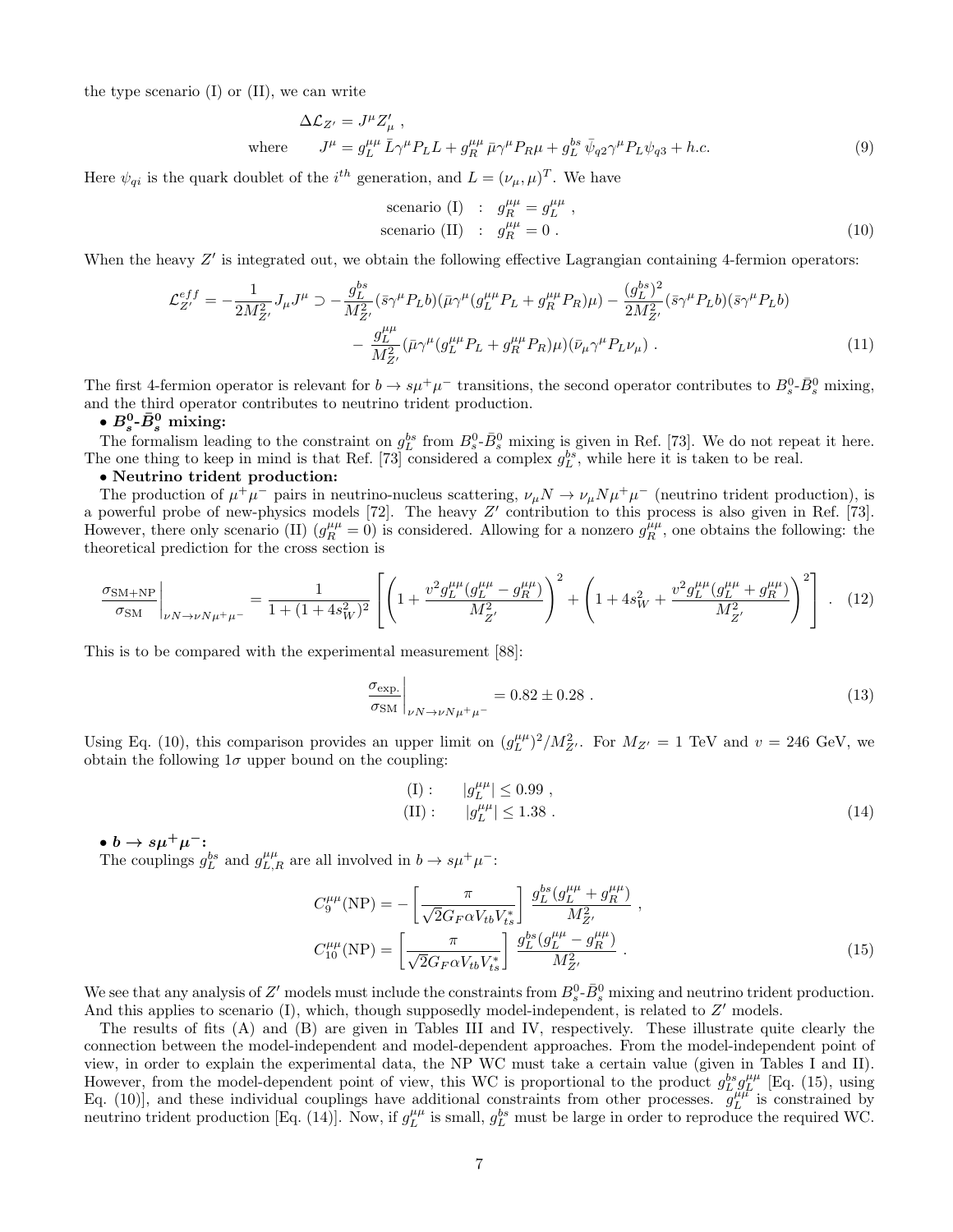However, a large  $g_L^{bs}$  is in conflict with the constraint from  $B_s^0$ - $\bar{B}_s^0$  mixing, resulting in a poorer fit (i.e., a smaller pull). On the other hand, if  $g_L^{\mu\mu}$  is large (but still consistent with Eq. (14)),  $g_L^{bs}$  can be small, so that the  $B_s^0$ - $\bar{B}_s^0$ mixing constraint is less important. In this case, a good fit (i.e., a large pull) is possible. Indeed, for large enough  $g_{L}^{\mu\mu}$ , one simply reproduces the model-independent result. For both fits (A) and (B), we find that this is the case for  $g_L^{\mu\mu} \geq 0.4$ . The conclusion is that, if the NP is a Z', the coupling  $g_L^{\mu\mu}$  has to be reasonably big. Its effect may be observable in a future experiment on neutrino trident production.

|                | $M_{Z'}=1~{\rm TeV}$                  |         |                | $M_{Z'}=1~{\rm TeV}$                       |
|----------------|---------------------------------------|---------|----------------|--------------------------------------------|
| $g_L^{\mu\mu}$ | $Z'$ (I): $g_L^{bs} \times 10^3$ pull |         | $g_L^{\mu\mu}$ | $Z'$ (II): $g_L^{bs} \times 10^3$<br> pull |
| 0.01           | $-2.6 \pm 1.9$                        | $1.0\,$ | 0.01           | $-2.4 \pm 1.9$                             |
| 0.05           | $-4.2 \pm 1.1$                        | 2.8     | 0.05           | $-4.0 \pm 1.1$                             |
| 0.1            | $-4.6 \pm 0.9$                        | 4.0     | 0.1            | $-3.6 \pm 0.8$                             |
| 0.2            | $-3.8 \pm 0.7$                        | 4.8     | 0.2            | $-3.8 \pm 0.8$                             |
| 0.4            | $-2.2 \pm 0.4$                        | 5.0     | 0.4            | $-2.3 \pm 0.5$                             |
| 0.5            | $-1.8 \pm 0.3$                        | 5.0     | 0.5            | $-1.9 \pm 0.4$                             |

TABLE III. Z' model (scenario (I) : left, scenario (II) : right): best-fit value of  $g_L^{bs}$ , and the pull= $\sqrt{\chi_{SM}^2 - \chi_{SM+NP}^2}$  for fit (A) (only CP-conserving  $b \to s\mu^+\mu^-$  observables), for various values of  $g_L^{\mu\mu}$ .

|                | $M_{Z'}=1~{\rm TeV}$           |         |                | $M_{Z'}=1~{\rm TeV}$              |      |
|----------------|--------------------------------|---------|----------------|-----------------------------------|------|
| $g_L^{\mu\mu}$ | Z' (I): $g_L^{bs} \times 10^3$ | pull    | $g_L^{\mu\mu}$ | $Z'$ (II): $g_L^{bs} \times 10^3$ | pull |
| 0.01           | $-3.0 \pm 1.6$                 | 1.4     | 0.01           | $-3.0 \pm 1.6$                    | 1.4  |
| 0.05           | $-4.8 \pm 1.0$                 | 2.8     | 0.05           | $-4.8 \pm 1.0$                    | 2.8  |
| 0.1            | $-5.2 \pm 0.8$                 | 4.5     | 0.1            | $-5.2 \pm 0.8$                    | 4.5  |
| 0.2            | $-4.2 \pm 0.6$                 | 5.7     | 0.2            | $-4.4 \pm 0.7$                    | 5.6  |
| 0.4            | $-2.4 \pm 0.4$                 | 5.9     | 0.4            | $-2.5 \pm 0.4$                    | 5.9  |
| 0.5            | $-1.9 \pm 0.3$                 | $5.9\,$ | 0.5            | $-2.1 \pm 0.4$                    | 5.9  |

TABLE IV. Z' model (scenario (I) : left, scenario (II) : right): best-fit value of  $g_L^{bs}$ , and the pull= $\sqrt{\chi_{SM}^2 - \chi_{SM+NP}^2}$  for fit (B) (CP-conserving  $b \to s\mu^+\mu^-$  observables +  $R_{K^*}$  and  $R_K$ ), for various values of  $g_L^{\mu\mu}$ .

# $IV.2.2.$  Light  $Z'$

An interesting possibility to consider is a light Z'. If the Z' mass is between  $m_B$  and  $2m_\mu$ , then, if it is narrow, one can observe this state as a resonance in the dimuon invariant mass. Since no such state has been observed, we consider the mass ranges  $m_{Z'} > m_B$  and  $m_{Z'} < 2m_\mu$ . A Z' in the first mass range may have implications for dark matter phenomenology [67], while a  $Z'$  in the second mass range could explain the muon  $g-2$  measurement and have implications for nonstandard neutrino interactions [68]. For the first mass range we consider  $M_{Z'} = 10$  GeV and refer to this as the GeV Z' model, while in the second range we consider  $M_{Z'} = 200$  MeV and call it the MeV Z' model<sup>4</sup>

For the MeV  $Z'$  model, we assume there is a flavor-changing  $\bar{s}bZ'$  vertex whose form is taken to be

$$
F(q^2)\bar{s}\gamma^\mu P_L b Z'_\mu\ . \tag{16}
$$

The form factor  $F(q^2)$  is expanded for the momentum transfer  $q^2 \ll m_B^2$  as

$$
F(q^2) = a_L^{bs} + g_L^{bs} \frac{q^2}{m_B^2} + \dots, \qquad (17)
$$

where  $m_B$  is the B-meson mass. For the GeV Z' model there is no form factor, and the  $\bar{s}bZ'$  vertex is taken to be fixed at  $a_L^{bs}$  for all  $q^2$ .

<sup>&</sup>lt;sup>4</sup> After the  $R_K^*$  measurement was announced, a GeV  $Z'$  model was considered in Ref. [26] and an MeV  $Z'$  model in Ref. [27].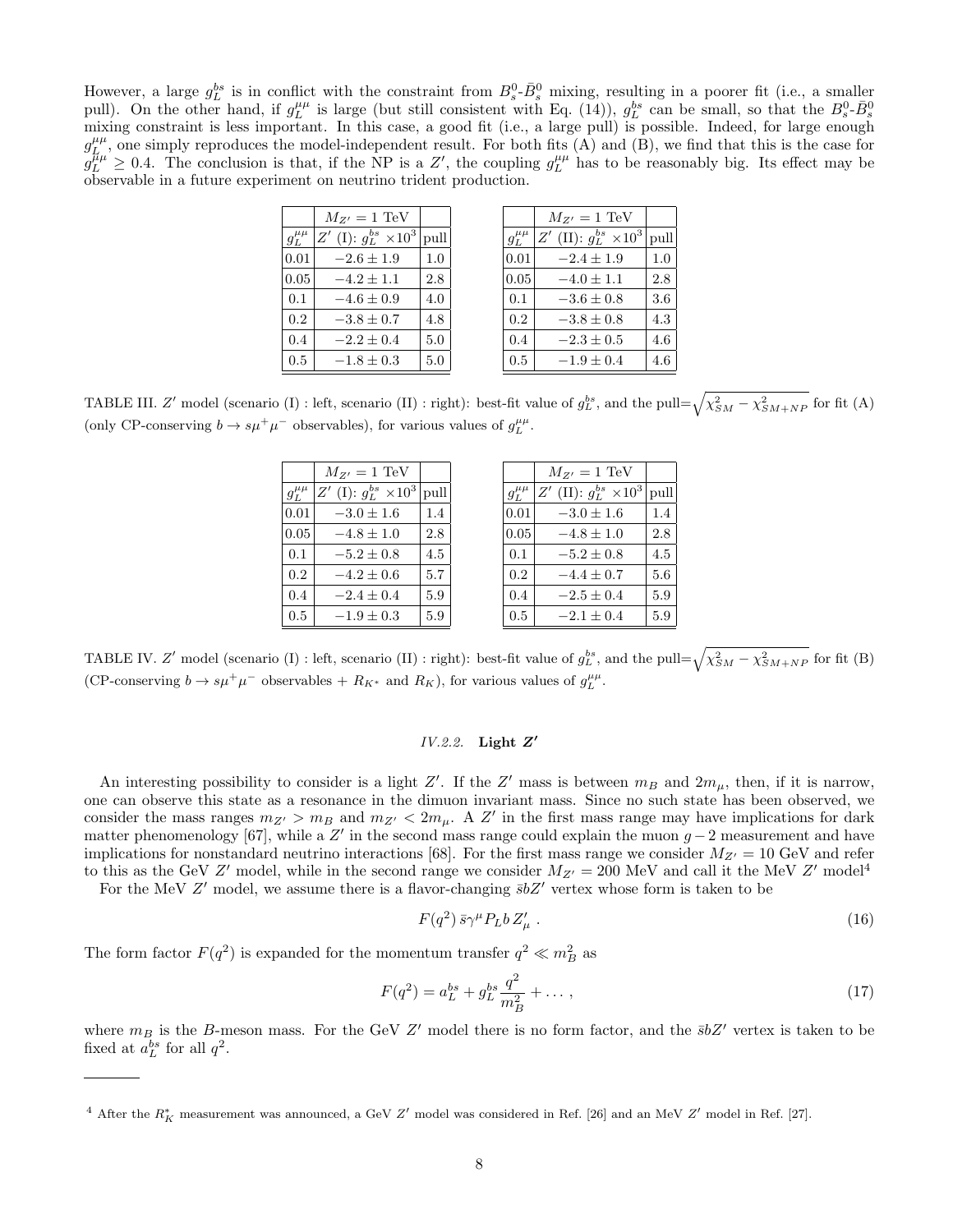In the MeV Z' model, assuming the Z' couples to neutrinos, the leading-order term  $a_L^{bs}$  is constrained by  $B \to K \nu \bar{\nu}$ to be smaller than 10<sup>-9</sup>. To explain the  $b \to s\mu^+\mu^-$  anomalies, we then require the  $Z'$  to have a large coupling to muons, which is inconsistent with data [68]. We therefore neglect  $a_L^{bs}$  and keep only  $g_L^{bs}$ . (If the Z' does not couple to neutrinos then this constraint does not apply.) In the GeV Z' model  $a_L^{bs}$  is present, so here we neglect  $g_L^{bs}$ .

The matrix elements for the various processes are then

$$
M_{b \to s\mu^{+}\mu^{-}} = -\frac{F(q^{2})}{q^{2} - M_{Z'}^{2}} (\bar{s}\gamma^{\mu}P_{L}b)(\bar{\mu}\gamma^{\mu}(g_{L}^{\mu\mu}P_{L} + g_{R}^{\mu\mu}P_{R})\mu) ,
$$
  
\n
$$
M_{B_{s}mix} = -\frac{F(q^{2})^{2}}{2q^{2} - 2M_{Z'}^{2}} (\bar{s}\gamma^{\mu}P_{L}b)(\bar{s}\gamma^{\mu}P_{L}b) \left[1 - \frac{5}{8} \frac{m_{b}^{2}}{m_{Z'}^{2}}\right] ,
$$
  
\n
$$
M_{trident} = -\frac{g_{L}^{\mu\mu}}{q^{2} - M_{Z'}^{2}} (\bar{\mu}\gamma^{\mu}(g_{L}^{\mu\mu}P_{L} + g_{R}^{\mu\mu}P_{R})\mu)(\bar{\nu}_{\mu}\gamma^{\mu}P_{L}\nu_{\mu}) ,
$$
\n(18)

where we have used Ref. [89] for  $B_s^0$ - $\bar{B}_s^0$  mixing. In  $M_{b\to s\mu^+\mu^-}$  there is an additional contribution from the longitudinal Z' for the axial leptonic current that is ~  $m_{\mu}m_b/m_{Z'}^2$ . For the GeV Z' model this term can be neglected. However, for the MeV Z' model this term is sizeable, and so for this case we only consider scenario I with a vectorial leptonic current. As usual, we assume the Z' does not couple to electrons, so that  $\mathcal{B}(B^+ \to K^+e^+e^-)$  is described by the SM, while  $\mathcal{B}(B^+ \to K^+\mu^+\mu^-)$  is modified by NP.

 $\bullet$   $B_s^0$ - $\bar{B}_s^0$  mixing:

The measurement of  $B_s^0$ - $\bar{B}_s^0$  mixing gives a constraint on the product of couplings and the form factor. For the MeV Z' model, as the form factor at  $q^2 \sim m_B^2$  is not known, we fit  $g_L^{bs}$  only from the  $b \to s\mu^+\mu^-$  data, while for the GeV Z' model, where the form factor is unity, the mixing is used to obtain a constraint on  $a_L^{bs}$ .

#### • Neutrino trident production:

The coupling  $g^{\mu\mu}$  is constrained by neutrino trident production. For the MeV Z' model, Eq. 12 is no longer valid – instead we use the constraints from Ref. [72]. In this reference only scenario (I)  $(g_R^{\mu\mu} = g_L^{\mu\mu})$  is considered. There are other constraints that the MeV Z' model must satisfy; these are discussed in Ref. [90]. All these constraints are consistent with the constraint obtained from neutrino trident production.

$$
\bullet b \rightarrow s\mu^+\mu^-:
$$

For  $b \to s\mu^+\mu^-$  we have

$$
C_9^{\mu\mu}(\text{NP}) = \left[\frac{\pi}{\sqrt{2}G_F\alpha V_{tb}V_{ts}^*}\right] \frac{\left(a_L^{bs} + g_L^{bs}(q^2/m_{B_s}^2)\right)(g_L^{\mu\mu} + g_R^{\mu\mu})}{q^2 - M_{Z'}^2},
$$
  
\n
$$
C_{10}^{\mu\mu}(\text{NP}) = -\left[\frac{\pi}{\sqrt{2}G_F\alpha V_{tb}V_{ts}^*}\right] \frac{\left(a_L^{bs} + g_L^{bs}(q^2/m_{B_s}^2)\right)(g_L^{\mu\mu} - g_R^{\mu\mu})}{q^2 - M_{Z'}^2}.
$$
\n(19)

Interestingly, here the WCs are  $q^2$ -dependent.

Using these WCs, we perform a fit to the data. We scan the parameter space of  $g_{bs}$  and  $g_{\mu\mu}$  for values that are consistent with all experimental measurements. For the MeV  $Z'$  model, the form factor is not known in the high- $q^2$ region, and so one can fit only to the low- $q^2$  bins. However, we have checked that the fit does not change much if we use the above form factor for all  $q^2$  bins. For both the MeV and GeV Z' we find that, in fact, it is possible to explain the  $B$ -decay anomalies with pulls that are almost as good as in the case of a heavy  $Z'$ .

For the MeV Z' model, the best fit has a pull of 4.4, and is found for the product of couplings  $g_L^{bs}g_L^{\mu\mu} \sim 21 \times 10^{-9}$ . Taking  $g_L^{\mu\mu} \sim 10^{-3}$  from the neutrino trident constraint, one obtains  $g_L^{bs} \sim 2.1 \times 10^{-5}$ , which is consistent with constraints from  $B \to K\nu\bar{\nu}$  [68]. The results for the GeV Z' model are shown in Table V for fit (A). The best fit has a pull of 4.2 (scenario  $(I)$ ) or 4.5 (scenario  $(II)$ ).

As noted in the discussion about Fig. 1, the value of  $R_{K^*}$  in the low- $q^2$  bin  $(0.045 \le q^2 \le 1.1 \text{ GeV}^2)$  is dominated by the SM photon contribution. Heavy NP cannot significantly affect this, and so cannot much improve the discrepancy between the measurement and the SM prediction of  $R_{K^*}$  in this bin. On the other hand, since the WCs are  $q^2$ dependent in light-Z' models, in principal they could have a large effect on this value of  $R_{K^*}$ . Unfortunately, for  $M_{Z'} = 10$  GeV and 200 MeV, we find that the prediction for  $R_{K^*}$  in the low- $q^2$  bin is little changed from that of the SM. However, this might not hold in a different version of a light  $Z'$  model (for example, see Ref. [27]).

#### V. CONCLUSIONS

Following the announcement of the measurement of  $R_{K^*}$  [1], a flurry of papers appeared [18–27] discussing how to explain the result and what it implies for new physics. Most papers adopted a model-independent approach, while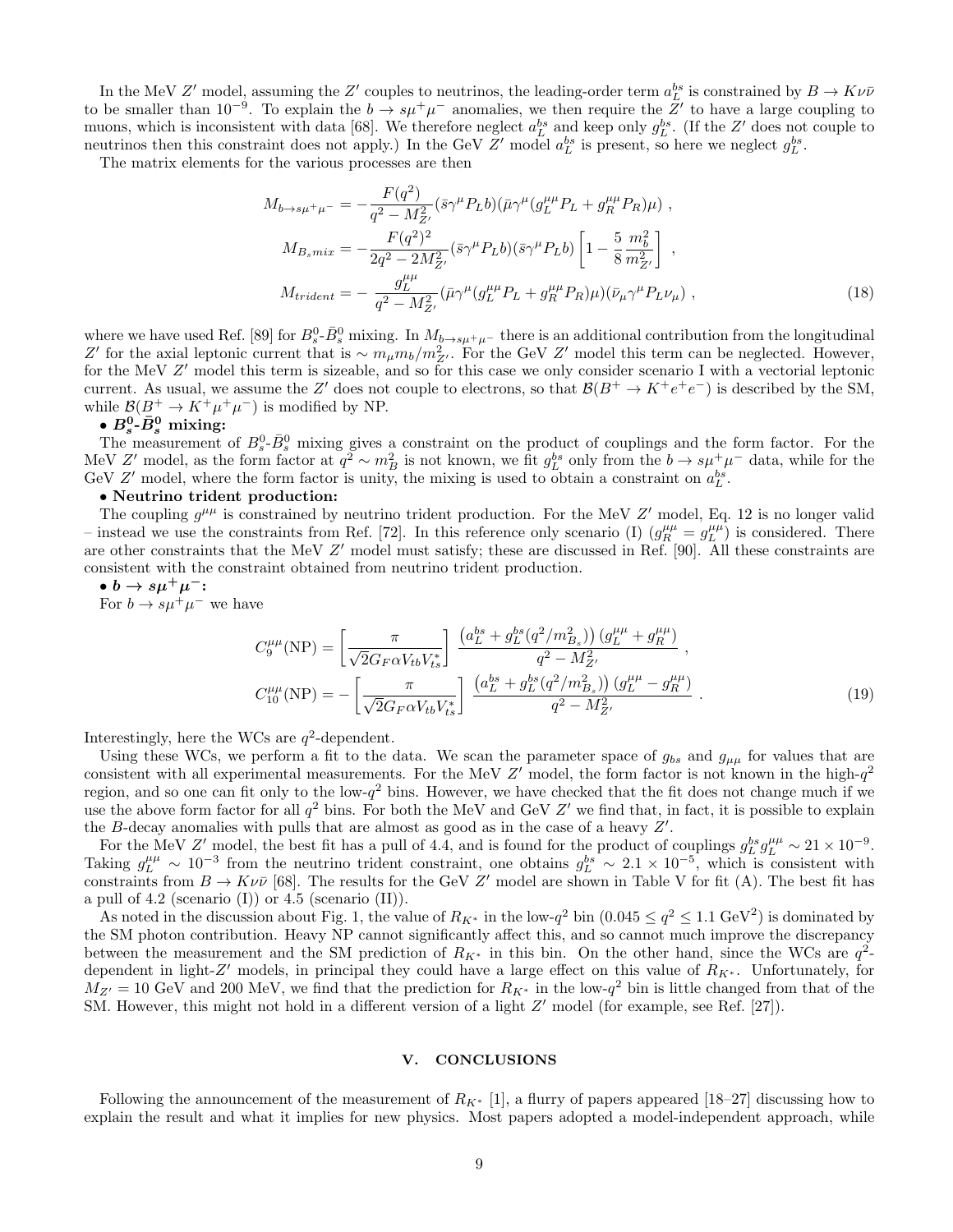| $M_{Z'}=10~{\rm GeV}$            |      |
|----------------------------------|------|
| $Z'$ (I): $g_L^{bs} \times 10^6$ | pull |
| $-36.3 \pm 10.2$                 | 2.6  |
| $-37.6 + 8.5$                    | 3.6  |
| $-20.2 \pm 4.6$                  | 4.1  |
| $-10.3 + 2.3$                    | 4.2  |
| $-6.9\pm1.6$                     | 4.2  |
| $-5.2 + 1.2$                     | 4.2  |
|                                  |      |

|                          | $M_{Z'}=10~\mathrm{GeV}$          |      |
|--------------------------|-----------------------------------|------|
| $\times 10^{2}$<br>$g_I$ | $Z'$ (II): $g_L^{bs} \times 10^6$ | pull |
| 0.05                     | $-35.4\pm11.0$                    | 2.8  |
| 0.1                      | $-38.7 \pm 9.0$                   | 3.4  |
| 0.3                      | $-27.0 + 6.2$                     | 4.3  |
| 0.6                      | $-14.4 + 3.6$                     | 4.5  |
| 0.9                      | $-9.6 \pm 2.3$                    | 4.5  |
| 1.2                      | $-7.2\pm1.8$                      | 4.5  |
|                          |                                   |      |

TABLE V. GeV Z' model (scenario (I) : left, scenario (II) : right): best-fit value of  $g_L^{bs}$ , and the pull= $\sqrt{\chi_{SM}^2 - \chi_{SM+NP}^2}$  in fit (A), for various values of  $g_L^{\mu\mu}$ .

a few focused on particular models. The main purpose of the present paper is to show that additional information about the NP is available if one combines the model-independent and model-dependent analyses.

To be specific, the general preference was for NP in  $b \to s\mu^+\mu^-$  transitions (although some papers considered the possibility of NP in both  $b \to s\mu^+\mu^-$  and  $b \to s e^+e^-$ ). Several model-independent studies pointed out that the  $\bar{b} \to s\mu^+\mu^-$  anomalies can be explained if (I)  $C_9^{\mu\mu}(NP) < 0$  or (II)  $C_9^{\mu\mu}(NP) = -C_{10}^{\mu\mu}(NP) < 0$ . We agree with this observation. Now, the simplest NP models involve the tree-level exchange of a leptoquark (LQ) or a Z' boson. A number of different LQ models have previously been proposed, but we point out that, as far as the  $b \to s\mu^+\mu^$ processes are concerned, all viable models have  $C_9^{\mu\mu}(\text{NP}) = -C_{10}^{\mu\mu}(\text{NP})$ , and so are equivalent. That is, there is effectively a single LQ model, and it falls within scenario (II).

The key point is that, although scenario  $(II)$  can arise in  $LQ$  or  $Z'$  models, scenario  $(I)$  is only possible with a Z'. Thus, analyses that favor NP in  $C_9^{\mu\mu}$  only are essentially favoring models in which  $b \to s\mu^+\mu^-$  arises due to  $Z'$  exchange. We have performed a model-dependent analysis of  $Z'$  models, taking into account the additional constraints from  $B_s^0$ - $\bar{B}_s^0$  mixing and neutrino trident production. If the Z' is heavy,  $M_{Z'} = O(TeV)$ , the  $\bar{\mu}\mu Z'$  coupling is reasonably large, and could have an observable effect in a future experiment on neutrino trident production. We also find that a good fit to the data is found if the Z' is light,  $M_{Z'} = 10$  GeV or 200 MeV.

Finally, a third scenario, (III)  $C_9^{\mu\mu}(\text{NP}) = -C_9^{\prime\mu\mu}(\text{NP})$  has also been proposed as an explanation for the  $b \to s\mu^+\mu^$ data. We note that this scenario predicts  $R_K = 1$ , in disagreement with the experiment. In addition, this scenario can only arise in rather contrived models. For these reasons, we exclude scenario (III) as an explanation of the B-decay anomalies.

Acknowledgments: This work was financially supported by by the U. S. Department of Energy under contract DE-SC0007983 (BB), by the National Science Foundation under Grant No. PHY-1414345 (AD), and by NSERC of Canada (DL). AD thanks Xerxes Tata for helpful conversations. JK wishes to thank Bibhuprasad Mahakud for discussions and technical help regarding the global fits.

# Appendix

This Appendix contains Tables of all  $b \to s\mu^+\mu^-$  experimental data used in the fits.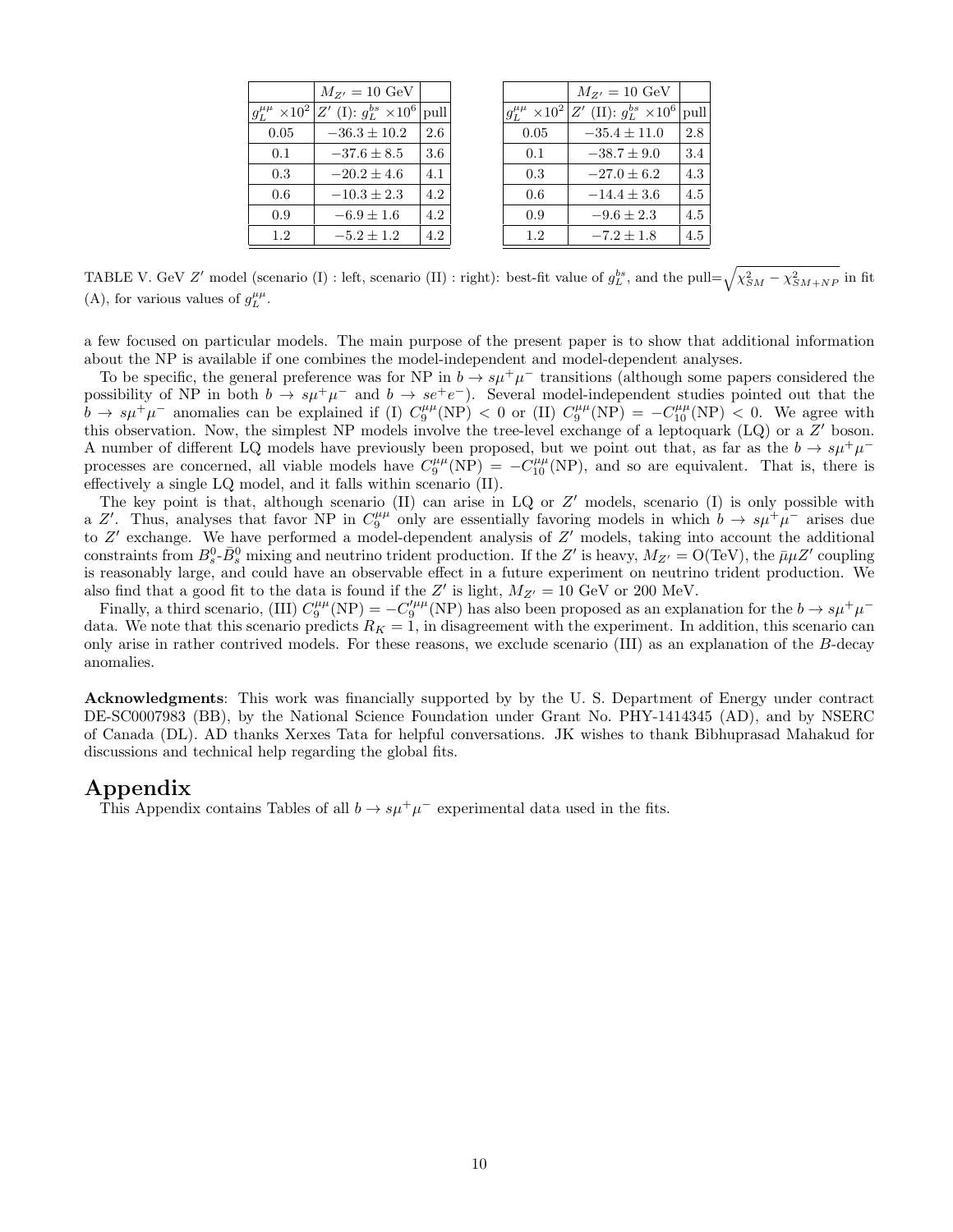| $B^0 \to K^{*0} \mu^+ \mu^-$ differential branching ratio |                                               |  |  |
|-----------------------------------------------------------|-----------------------------------------------|--|--|
| $\operatorname{Bin}$ (GeV <sup>2</sup> )                  | Measurement $(\times 10^7)$                   |  |  |
|                                                           | LHCb 2016 [91]                                |  |  |
| [1.1, 2.5]                                                | $0.326_{-0.031}^{+0.032} \pm 0.010 \pm 0.022$ |  |  |
| [2.5, 4.0]                                                | $0.334_{-0.033}^{+0.031} \pm 0.009 \pm 0.023$ |  |  |
| [4.0, 6.0]                                                | $0.354_{-0.026}^{+0.027} \pm 0.009 \pm 0.024$ |  |  |
| [15.0, 19.0]                                              | $0.436_{-0.019}^{+0.018} \pm 0.007 \pm 0.030$ |  |  |
| CDF [92]                                                  |                                               |  |  |
| [0.0, 2.0]                                                | $0.912 \pm 1.73 \pm 0.49$                     |  |  |
| [2.0, 4.3]                                                | $0.461 \pm 1.19 \pm 0.27$                     |  |  |
|                                                           | CMS 2013 [93]                                 |  |  |
| [1.0, 2.0]                                                | $0.48^{+0.14}_{-0.12} \pm 0.04$               |  |  |
| [2.0, 4.3]                                                | $0.38 \pm 0.07 \pm 0.03$                      |  |  |
| CMS 2015 [94]                                             |                                               |  |  |
| [1.0, 2.0]                                                | $0.46 \pm 0.07 \pm 0.03$                      |  |  |
| [2.0, 4.3]                                                | $0.33 \pm 0.05 \pm 0.02$                      |  |  |

TABLE VI. Experimental measurements of the differential branching ratio of  $B^0 \to K^{*0} \mu^+ \mu^-$ .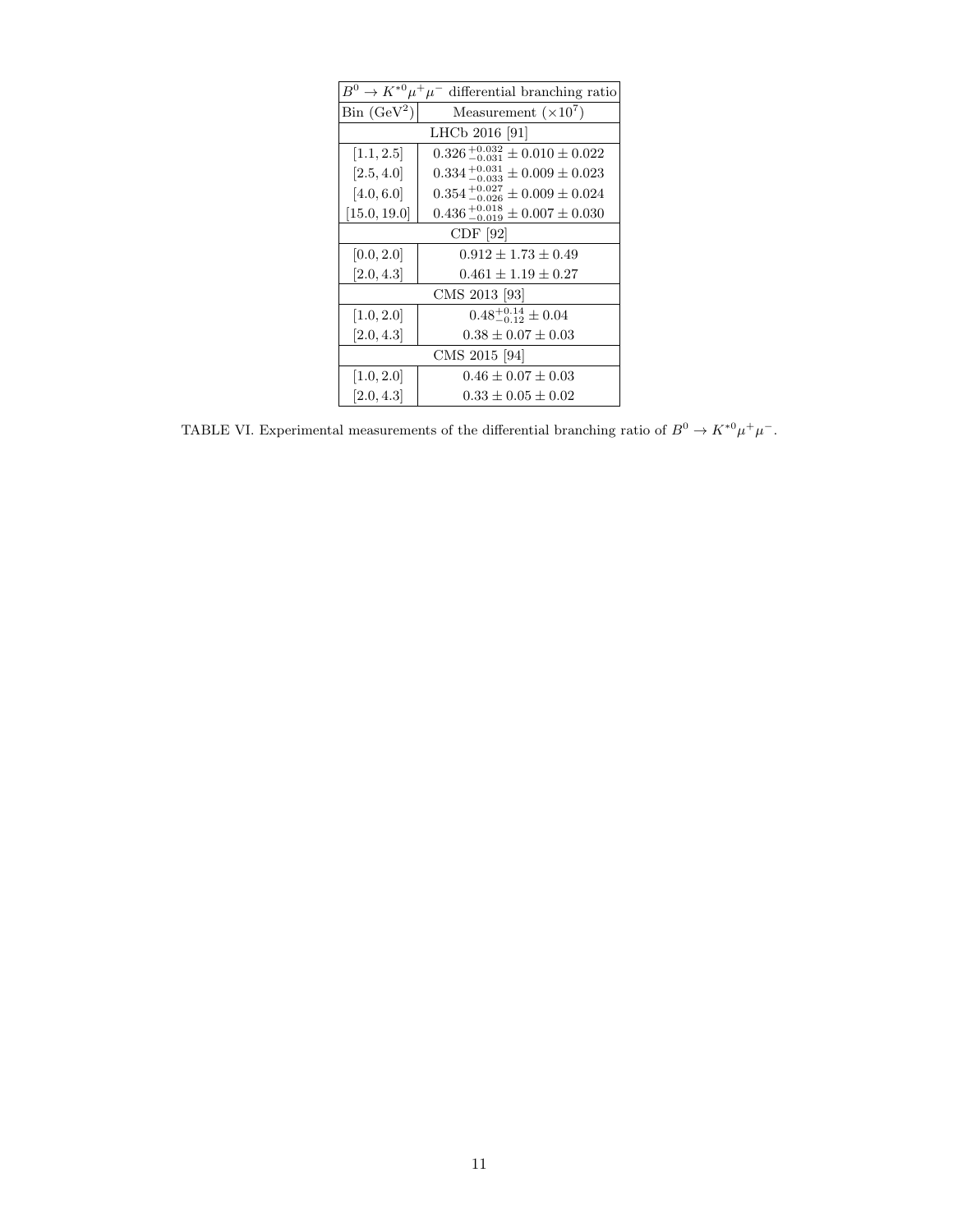| $B^0 \to K^{*0} \mu^+ \mu^-$ angular observables                               |                                                                           |                                                                           |  |  |  |
|--------------------------------------------------------------------------------|---------------------------------------------------------------------------|---------------------------------------------------------------------------|--|--|--|
| ATLAS 2017 [11]                                                                |                                                                           |                                                                           |  |  |  |
| $q^2 \in [0.04, 2.0] \,\text{GeV}^2$                                           | $q^2 \in [2.0, 4.0] \,\text{GeV}^2$                                       | $q^2 \in [4.0, 6.0] \,\text{GeV}^2$                                       |  |  |  |
| $\langle F_L \rangle = 0.44 \pm 0.08 \pm 0.07$                                 | $\langle F_L \rangle = 0.64 \pm 0.11 \pm 0.05$                            | $\langle F_L \rangle = 0.42 \pm 0.13 \pm 0.12$                            |  |  |  |
| $\langle S_3 \rangle = -0.02 \pm 0.09 \pm 0.02$                                | $\langle S_3 \rangle = -0.15 \pm 0.10 \pm 0.07$                           | $\langle S_3 \rangle =$<br>$0.00 \pm 0.12 \pm 0.07$                       |  |  |  |
| $\langle S_4 \rangle = 0.19 \pm 0.25 \pm 0.10$                                 | $\langle S_4 \rangle = -0.47 \pm 0.19 \pm 0.10$                           | $\langle S_4 \rangle =$<br>$0.40 \pm 0.21 \pm 0.09$                       |  |  |  |
| $\langle S_5 \rangle = 0.33 \pm 0.13 \pm 0.06$                                 | $\langle S_5 \rangle = -0.16 \pm 0.15 \pm 0.05$                           | $\langle S_5 \rangle =$<br>$0.13 \pm 0.18 \pm 0.07$                       |  |  |  |
| $\langle S_7 \rangle = -0.09 \pm 0.10 \pm 0.02$                                | $\langle S_7 \rangle = 0.15 \pm 0.14 \pm 0.09$                            | $\langle S_7 \rangle = 0.03 \pm 0.13 \pm 0.07$                            |  |  |  |
| $\langle S_8 \rangle = -0.11 \pm 0.19 \pm 0.07$                                | $\langle S_8 \rangle = 0.41 \pm 0.16 \pm 0.15$                            | $\langle S_8 \rangle = -0.09 \pm 0.16 \pm 0.04$                           |  |  |  |
|                                                                                | CMS 2017 [12]                                                             |                                                                           |  |  |  |
| $q^2 \in [1.0, 2.0] \,\text{GeV}^2$                                            | $q^2 \in [2.0, 4.3] \,\text{GeV}^2$                                       | $q^2 \in [4.3, 6.0] \,\text{GeV}^2$                                       |  |  |  |
| $\langle P_1 \rangle = 0.12^{+0.46}_{-0.47} \pm 0.06$                          | $\langle P_1 \rangle = -$ 0.69 $^{+0.58}_{-0.27} \pm 0.09$                | $\langle P_1 \rangle = 0.53_{-0.33}^{+0.24} \pm 0.18$                     |  |  |  |
| $\langle P_5' \rangle = 0.10^{+0.32}_{-0.31} \pm 0.12$                         | $\langle P'_5 \rangle = -$ 0.57 $^{+0.34}_{-0.31} \pm 0.15$               | $\langle P_5' \rangle = -$ 0.96 $^{+0.22}_{-0.21} \pm 0.16$               |  |  |  |
|                                                                                | CMS 2015 [94]                                                             |                                                                           |  |  |  |
| $q^2 \in [1.0, 2.0] \,\text{GeV}^2$                                            | $q^2 \in [2.0, 4.3] \,\text{GeV}^2$                                       | $q^2 \in [4.3, 6.0] \,\text{GeV}^2$                                       |  |  |  |
| $\langle F_L \rangle = 0.64^{+0.10}_{-0.09} \pm 0.07$                          | $\langle F_L \rangle = 0.80 \pm 0.08 \pm 0.06$                            | $\langle F_L \rangle = 0.62^{+0.10}_{-0.09} \pm 0.07$                     |  |  |  |
| $\langle A_{FB} \rangle = -0.27^{+0.17}_{-0.40} \pm 0.07$                      | $\langle A_{FB} \rangle = -$ 0.12 $^{+0.15}_{-0.17} \pm 0.05$             | $\langle A_{FB} \rangle = -0.01 \pm 0.15 \pm 0.03$                        |  |  |  |
|                                                                                | LHCb 2015 [8]                                                             |                                                                           |  |  |  |
| $q^2 \in [1.1, 2.5] \,\text{GeV}^2$                                            | $q^2 \in [2.5, 4.0] \,\text{GeV}^2$                                       | $q^2 \in [4.0, 6.0] \,\text{GeV}^2$                                       |  |  |  |
| $\overline{\langle F_L \rangle} = 0.660^{+0.083}_{-0.077} \pm 0.022$           | $\langle F_L \rangle = 0.876_{-0.097}^{+0.109} \pm 0.017$                 | $\langle F_L \rangle = 0.611^{+0.052}_{-0.053} \pm 0.017$                 |  |  |  |
| $\langle A_{FB} \rangle = -0.191^{\ +0.068}_{\ -0.080}\pm 0.012$               | $\langle A_{FB} \rangle = -0.118^{\ +0.082}_{\ -0.090} \pm 0.007$         | $\langle A_{FB} \rangle = 0.025^{+0.051}_{-0.052} \pm 0.004$              |  |  |  |
| $\langle S_3 \rangle = -0.077 {+0.087 \atop -0.105} \pm 0.005$                 | $\langle S_3 \rangle = 0.035_{-0.089}^{+0.098} \pm 0.007$                 | $\langle S_3 \rangle = \phantom{-} 0.035^{\,+0.069}_{\,-0.068} \pm 0.007$ |  |  |  |
| $\langle S_4 \rangle = -0.077 {+0.111 \atop -0.113} \pm 0.005$                 | $\langle S_4 \rangle = -0.234 {+0.127 \atop -0.144} \pm 0.006$            | $\langle S_4 \rangle = -0.219^{\ +0.086}_{\ -0.084} \pm 0.008$            |  |  |  |
| $\langle S_5 \rangle = \phantom{+} 0.137^{\,+0.099}_{\,-0.094} \pm 0.009$      | $\langle S_5 \rangle = -0.022 {+0.110\atop -0.103} \pm 0.008$             | $\langle S_5 \rangle = -0.146 \, {}^{+0.077}_{-0.078} \pm 0.011$          |  |  |  |
| $\langle S_7 \rangle = -0.219^{\ +0.094}_{\ -0.104} \pm 0.004$                 | $\langle S_7 \rangle = \phantom{-} 0.068^{\,+0.120}_{\,-0.112} \pm 0.005$ | $\langle S_7 \rangle = -0.016_{-0.080}^{+0.081} \pm 0.004$                |  |  |  |
| $\langle S_8 \rangle = -0.098^{\ +0.108}_{\ -0.123} \pm 0.005$                 | $\langle S_8 \rangle = \phantom{-} 0.030^{\,+0.129}_{\,-0.131} \pm 0.006$ | $\langle S_8 \rangle = 0.167 {+0.094 \atop -0.091} \pm 0.004$             |  |  |  |
| $\langle S_9 \rangle = -0.119^{\ +0.087}_{\ -0.104} \pm 0.005$                 | $\langle S_9 \rangle = -0.092_{-0.125}^{+0.105} \pm 0.007$                | $\langle S_9 \rangle = -0.032^{\ +0.071}_{\ -0.071} \pm 0.004$            |  |  |  |
| $q^2 \in [15.0, 19.0] \,\text{GeV}^2$                                          |                                                                           |                                                                           |  |  |  |
| $\langle F_L \rangle = 0.344^{+0.028}_{-0.030} \pm 0.008$                      |                                                                           |                                                                           |  |  |  |
| $\langle A_{FB} \rangle = - \phantom{+} 0.355^{\,+0.027}_{\,-0.027} \pm 0.009$ |                                                                           |                                                                           |  |  |  |
| $\langle S_3 \rangle = -0.163 {+0.033 \atop -0.033} \pm 0.009$                 |                                                                           |                                                                           |  |  |  |
| $\langle S_4 \rangle = -0.284^{\ +0.038}_{\ -0.041} \pm 0.007$                 |                                                                           |                                                                           |  |  |  |
| $\langle S_5 \rangle = -0.325 {+0.036 \atop -0.037} \pm 0.009$                 |                                                                           |                                                                           |  |  |  |
| $\langle S_7 \rangle = \phantom{-}0.048^{\,+0.043}_{\,-0.043} \pm 0.006$       |                                                                           |                                                                           |  |  |  |
| $\langle S_8 \rangle = \phantom{-}0.028^{\,+0.044}_{\,-0.045}\pm 0.003$        |                                                                           |                                                                           |  |  |  |
| $\langle S_9 \rangle = -0.053 {+0.039 \atop -0.039} \pm 0.002$                 |                                                                           |                                                                           |  |  |  |
|                                                                                | CDF                                                                       |                                                                           |  |  |  |
| $q^2 \in [0.0, 2.0]$ GeV <sup>2</sup>                                          | $q^2 \in [2.0, 4.3] \,\text{GeV}^2$                                       |                                                                           |  |  |  |
| $\langle F_L \rangle = \phantom{-}0.26^{\,+0.14}_{\,-0.13} \pm 0.04$           | $\langle F_L \rangle = \phantom{-}0.72 ^{+0.15}_{-0.17} \pm 0.09$         |                                                                           |  |  |  |
| $\langle A_{FB} \rangle = 0.07_{-0.28}^{+0.29} \pm 0.11$                       | $\langle A_{FB} \rangle = -$ 0.11 $^{+0.34}_{-0.45} \pm 0.16$             |                                                                           |  |  |  |

TABLE VII. Experimental measurements of the angular observables of  $B^0 \to K^{*0} \mu^+ \mu^-$ .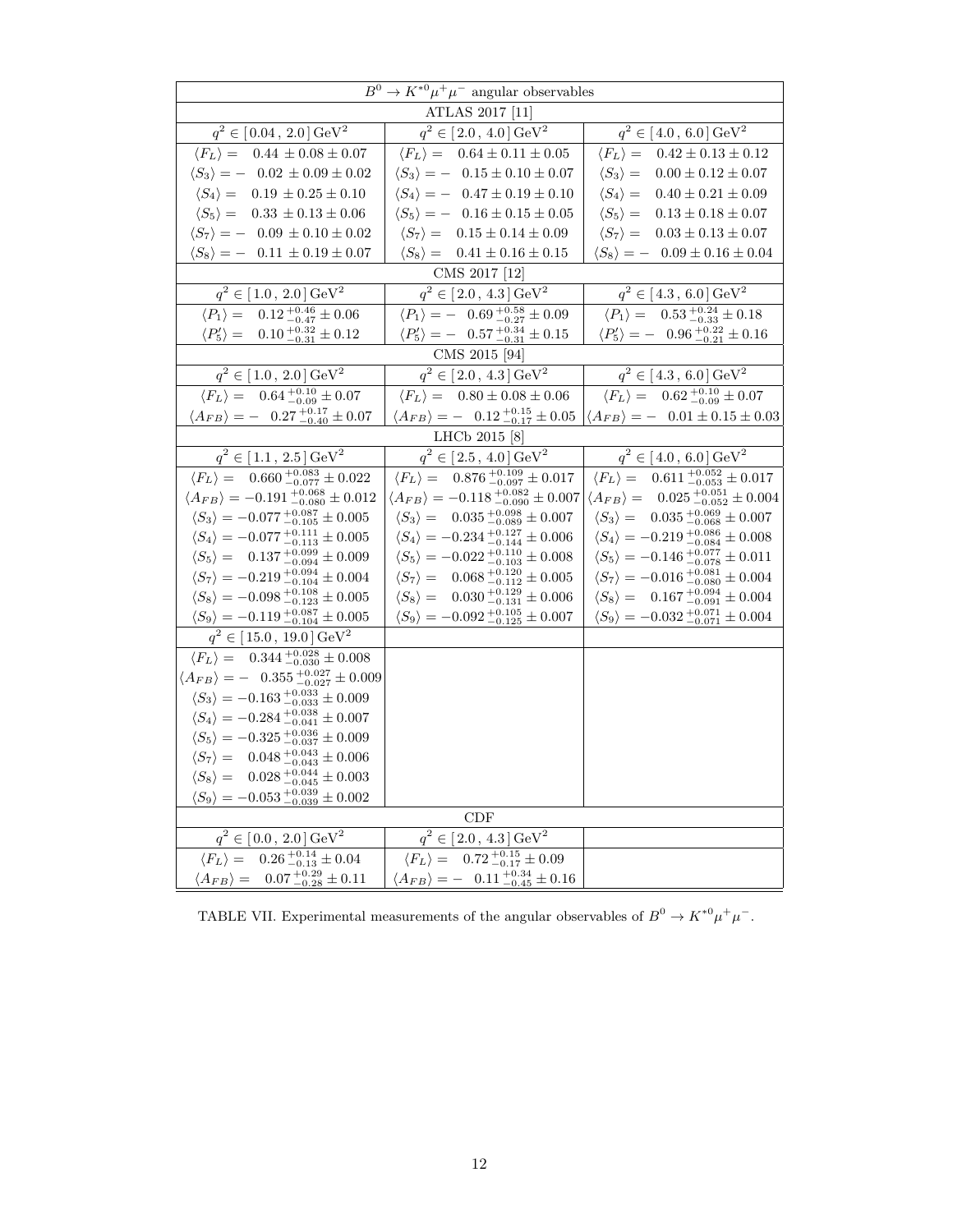| $B^+ \to K^{*+} \mu^+ \mu^-$ differential branching ratio |                               |  |  |
|-----------------------------------------------------------|-------------------------------|--|--|
|                                                           | LHCb 2014 [95]                |  |  |
| $\operatorname{Bin}$ (GeV <sup>2</sup> )                  | Measurement $(\times 10^9)$   |  |  |
| $[0.1 - 2.0]$                                             | $59.2^{+14.4}_{-13.0}\pm 4.0$ |  |  |
| $[2.0 - 4.0]$                                             | $55.9^{+15.9}_{-14.4}\pm3.8$  |  |  |
| $[4.0 - 6.0]$                                             | $24.9^{+11.0}_{-9.6}\pm 1.7$  |  |  |
| $[15.0 - 19.0]$                                           | $39.5^{+8.0}_{-7.3}\pm2.8$    |  |  |
| CDF [92]                                                  |                               |  |  |
| $[0.0 - 2.0]$                                             | $75.0 \pm +46.8 \pm 8.8$      |  |  |
| $[2.0 - 4.0]$                                             | $49.4 + 35.8 + 6.3$           |  |  |

TABLE VIII. Experimental measurements of the differential branching ratio of  $B^+ \to K^{*+} \mu^+ \mu^-$ .

| $B^+ \to K^+ \mu^+ \mu^-$ differential branching ratio |                             |  |  |  |  |
|--------------------------------------------------------|-----------------------------|--|--|--|--|
|                                                        | LHCb 2014 [95]              |  |  |  |  |
| $\operatorname{Bin}$ $(\operatorname{GeV}^2)$          | Measurement $(\times 10^9)$ |  |  |  |  |
| $[1.1 - 2.0]$                                          | $23.3 + 1.5 + 1.2$          |  |  |  |  |
| $[2.0 - 3.0]$                                          | $28.2 + 1.6 + 1.4$          |  |  |  |  |
| $[3.0 - 4.0]$                                          | $25.4 + 1.5 + 1.3$          |  |  |  |  |
| $[4.0 - 5.0]$                                          | $22.1 + 1.4 + 1.1$          |  |  |  |  |
| $[5.0 - 6.0]$                                          | $23.1 + 1.4 + 1.2$          |  |  |  |  |
| $[15.0 - 22.0]$                                        | $12.1 + 0.4 + 0.6$          |  |  |  |  |
| CDF [92]                                               |                             |  |  |  |  |
| $[0.0 - 2.0]$                                          | $18.0 + 5.3 + 1.2$          |  |  |  |  |
| $[2.0 - 4.3]$                                          | $31.6 \pm 5.4 \pm 1.8$      |  |  |  |  |

TABLE IX. Experimental measurements of the differential branching ratio of  $B^+ \to K^+ \mu^+ \mu^-$ .

| $B^0 \to K^0 \mu^+ \mu^-$ differential branching ratio |                              |  |  |  |  |
|--------------------------------------------------------|------------------------------|--|--|--|--|
|                                                        | LHCb 2014 [95]               |  |  |  |  |
| $\operatorname{Bin}$ (GeV <sup>2</sup> )               | Measurement $(\times 10^9)$  |  |  |  |  |
| $[0.1 - 2.0]$                                          | $12.2^{+5.9}_{-5.2}\pm 0.6$  |  |  |  |  |
| $[2.0 - 4.0]$                                          | $18.7^{+5.5}_{-4.9} \pm 0.9$ |  |  |  |  |
| $17.3^{+5.3}_{-4.8}\pm0.9$<br>$[4.0 - 6.0]$            |                              |  |  |  |  |
| $[15.0 - 22.0]$                                        | $9.5^{+1.6}_{-1.5} \pm 0.5$  |  |  |  |  |
| CDF [92]                                               |                              |  |  |  |  |
| $[0.0 - 2.0]$                                          | $24.5 + 15.9 + 2.1$          |  |  |  |  |
| $[2.0 - 4.3]$                                          | $25.5 + 17.0 + 3.5$          |  |  |  |  |

TABLE X. Experimental measurements of the differential branching ratio of  $B^0 \to K^0 \mu^+ \mu^-$ .

| $ B_s^0 \to \phi \mu^+ \mu^-$ differential branching ratio |                                          |  |  |
|------------------------------------------------------------|------------------------------------------|--|--|
| $ \text{Bin}(\text{GeV}^2) $                               | Measurement $(\times 10^8)$              |  |  |
| $[1.0 - 6.0]$                                              | $2.58_{-0.31}^{+0.33} \pm 0.08 \pm 0.19$ |  |  |
| $\left  15.0 - 19.0 \right $                               | $4.04_{-0.38}^{+0.39} \pm 0.13 \pm 0.30$ |  |  |

TABLE XI. Experimental measurements of the differential branching ratio of  $B_s^0 \to \phi \mu^+ \mu^-$  [14]. The experimental errors are, from left to right, statistical, systematic and due to the uncertainty on the branching ratio of the normalization mode  $B_s^0 \to J/\psi \phi$ .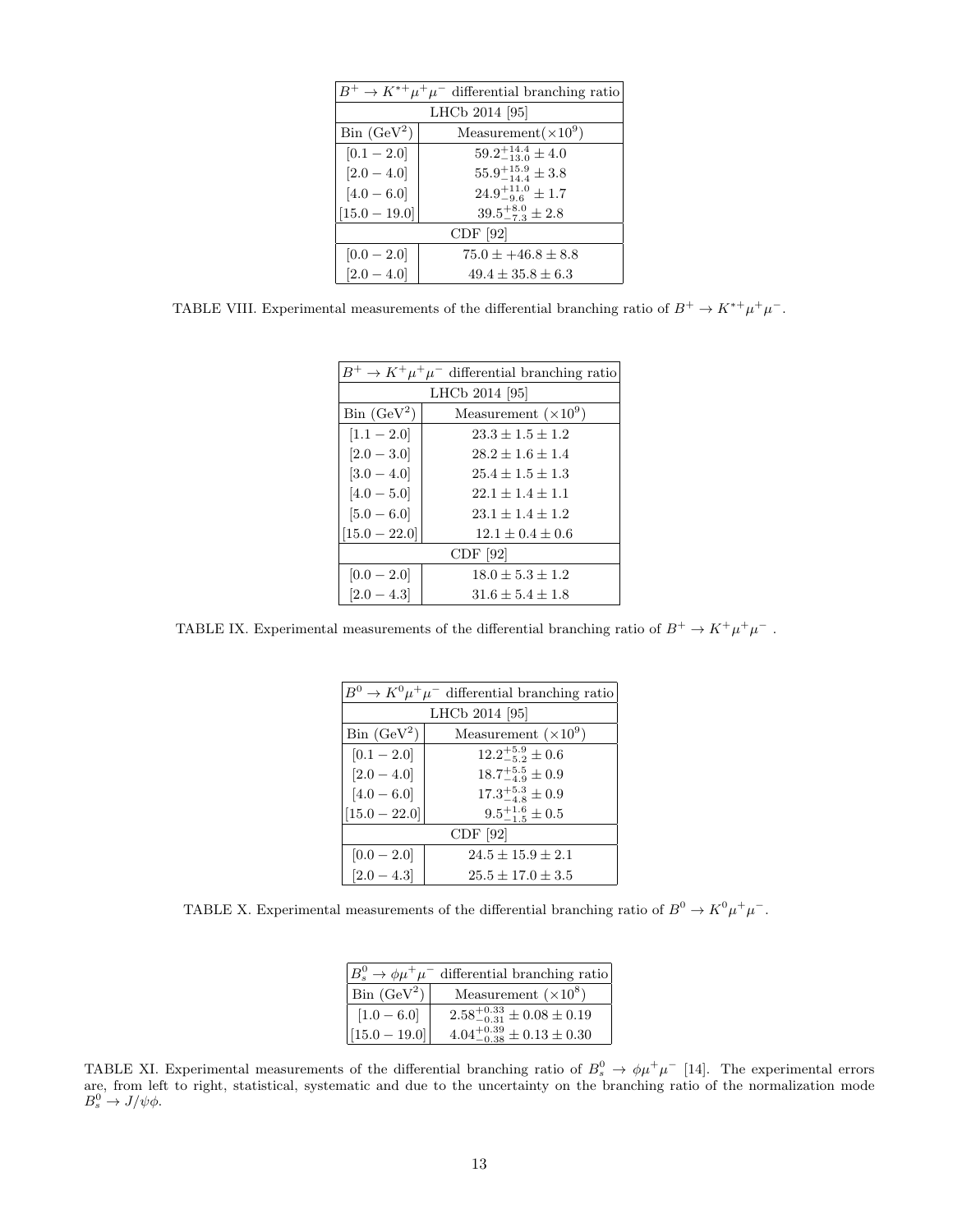| $B_s^0 \rightarrow \phi \mu^+ \mu^-$ angular observables                                                     |                                                                                                           |
|--------------------------------------------------------------------------------------------------------------|-----------------------------------------------------------------------------------------------------------|
| $q^2 \in [0.1, 2.0] \,\text{GeV}^2 \quad   \quad q^2 \in [2.0, 5.0] \,\text{GeV}^2$                          |                                                                                                           |
|                                                                                                              | $\langle F_L \rangle = 0.20^{+0.08}_{-0.09} \pm 0.02 \langle F_L \rangle = 0.68^{+0.16}_{-0.13} \pm 0.03$ |
| $\langle S_3 \rangle = -0.05^{+0.13}_{-0.13} \pm 0.01  \langle S_3 \rangle = -0.06^{+0.19}_{-0.23} \pm 0.01$ |                                                                                                           |
| $\langle S_4 \rangle = 0.27^{+0.28}_{-0.18} \pm 0.01  \langle S_4 \rangle = -0.47^{+0.30}_{-0.44} \pm 0.01$  |                                                                                                           |
| $\langle S_7 \rangle = 0.04^{+0.12}_{-0.12} \pm 0.00 \langle S_7 \rangle = -0.03^{+0.18}_{-0.23} \pm 0.01$   |                                                                                                           |
| $q^2 \in [15.0, 19.0] \,\text{GeV}^2$                                                                        |                                                                                                           |
| $\langle F_L \rangle = 0.29^{+0.07}_{-0.06} \pm 0.02$                                                        |                                                                                                           |
| $\langle S_3 \rangle = -0.09^{+0.11}_{-0.12} \pm 0.01$                                                       |                                                                                                           |
| $\langle S_4 \rangle = -0.14^{+0.11}_{-0.11} \pm 0.01$                                                       |                                                                                                           |
| $\langle S_7 \rangle = 0.13^{+0.11}_{-0.11} \pm 0.01$                                                        |                                                                                                           |

TABLE XII. Experimental measurements of the angular observables of  $B_s^0 \to \phi \mu^+ \mu^-$  [14]. The experimental errors are, from left to right, statistical and systematic.

| $B \to X_s \mu^+ \mu^-$ differential branching ratio |                             |
|------------------------------------------------------|-----------------------------|
| Bin                                                  | Measurement $(\times 10^6)$ |
| $q^2 \in [1,6]~\text{GeV}^2$                         | $0.66 + 0.88$               |
| $q^2 > 14.2 \text{ GeV}^2$                           | $0.60 + 0.31$               |

TABLE XIII. Experimental measurements of the differential branching ratio of  $B \to X_s \mu^+ \mu^-$  [96].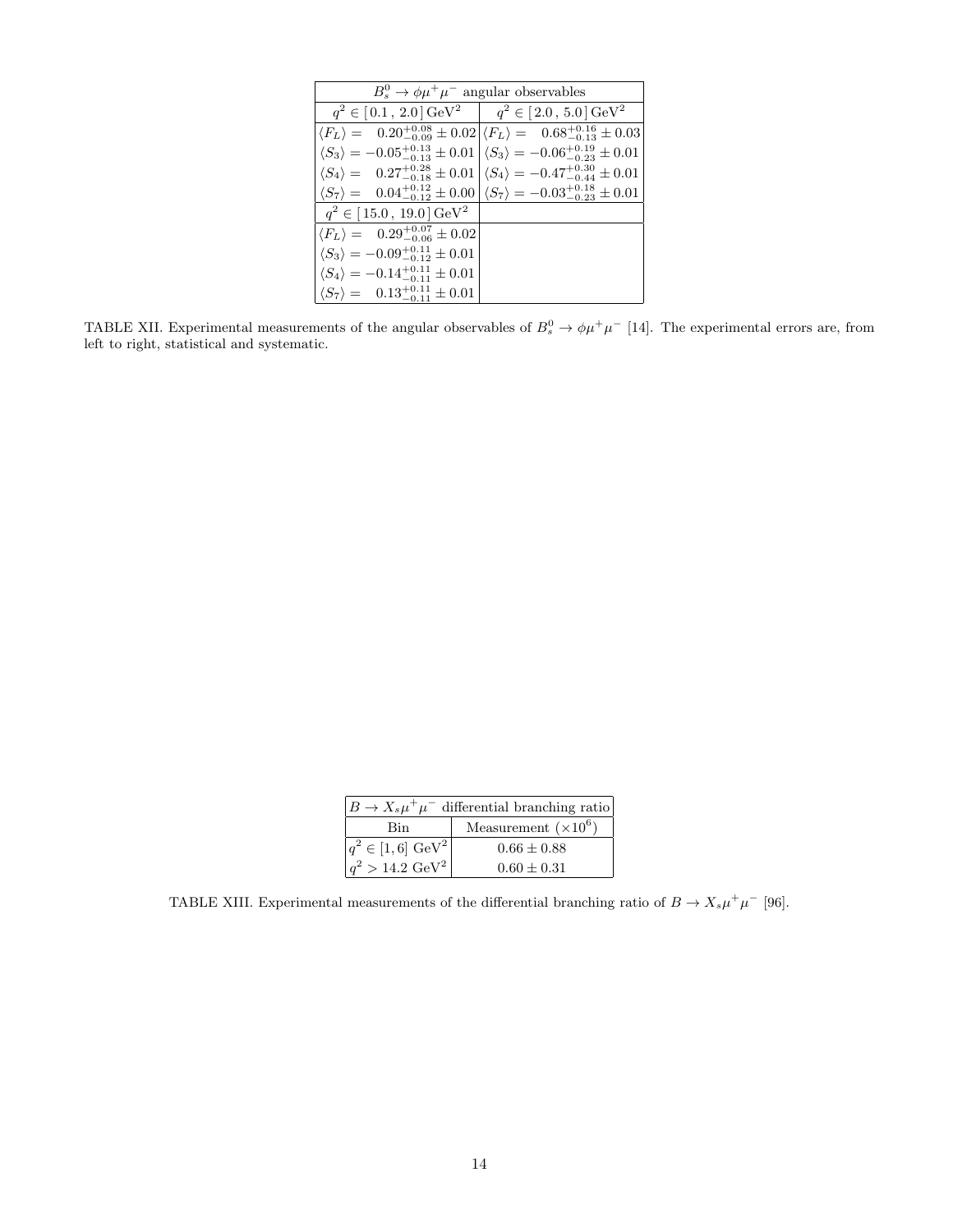- [1] S. Bifani (on behalf of the LHCb Collaboration), "Search for New Physics with  $b \to s\ell^+\ell^-$  decays at LHCb," talk given at CERN, April 18, 2017.
- [2] See, for example, G. Hiller and F. Kruger, "More model-independent analysis of  $b \rightarrow s$  processes," Phys. Rev. D 69, 074020 (2004) doi:10.1103/PhysRevD.69.074020 [hep-ph/0310219].
- [3] David Straub, flavio v0.11, 2016. http://dx.doi.org/10.5281/zen odo.59840
- [4] R. Aaij et al. [LHCb Collaboration], "Test of lepton universality using  $B^+ \to K^+ \ell^+ \ell^-$  decays," Phys. Rev. Lett. 113, 151601 (2014) [arXiv:1406.6482 [hep-ex]].
- [5] M. Bordone, G. Isidori and A. Pattori, "On the Standard Model predictions for  $R_K$  and  $R_{K^*}$ ," Eur. Phys. J. C 76, no. 8, 440 (2016) doi:10.1140/epjc/s10052-016-4274-7 [arXiv:1605.07633 [hep-ph]].
- [6] See, for example, V. G. Chobanova, T. Hurth, F. Mahmoudi, D. Martinez Santos and S. Neshatpour, "Large hadronic power corrections or new physics in the rare decay  $B \to K^* \ell \ell$ ?," arXiv:1702.02234 [hep-ph], and references therein.
- [7] R. Aaij et al. [LHCb Collaboration], "Measurement of Form-Factor-Independent Observables in the Decay  $B^0 \rightarrow$  $K^{*0}$  $^+\mu^-$ ," Phys. Rev. Lett. 111, 191801 (2013) doi:10.1103/PhysRevLett.111.191801 [arXiv:1308.1707 [hep-ex]].
- [8] R. Aaij et al. [LHCb Collaboration], "Angular analysis of the  $B^0 \to K^{*0} \mu^+ \mu^-$  decay using 3 fb<sup>-1</sup> of integrated luminosity," JHEP 1602, 104 (2016) doi:10.1007/JHEP02(2016)104 [arXiv:1512.04442 [hep-ex]].
- [9] A. Abdesselam *et al.* [Belle Collaboration], "Angular analysis of  $B^0 \to K^*(892)^0 \ell^+ \ell^-$ ," arXiv:1604.04042 [hep-ex].
- [10] S. Descotes-Genon, T. Hurth, J. Matias and J. Virto, "Optimizing the basis of  $B \to K^* l l$  observables in the full kinematic range," JHEP 1305, 137 (2013) doi:10.1007/JHEP05(2013)137 [arXiv:1303.5794 [hep-ph]].
- [11] ATLAS Collaboration, "Angular analysis of  $B_d^0 \to K^* \mu^+ \mu^-$  decays in pp collisions at  $\sqrt{s} = 8$  TeV with the ATLAS detector," Tech. Rep. ATLAS-CONF-2017-023, CERN, Geneva, 2017.
- [12] CMS Collaboration, "Measurement of the  $P_1$  and  $P'_5$  angular parameters of the decay  $B^0 \to K^{*0} \mu^+ \mu^-$  in proton-proton collisions at  $\sqrt{s} = 8$  TeV," Tech. Rep. CMS-PAS-BPH-15-008, CERN, Geneva, 2017.
- [13] R. Aaij et al. [LHCb Collaboration], "Differential branching fraction and angular analysis of the decay  $B_s^0 \to \phi \mu^+ \mu^-,$ " JHEP 1307, 084 (2013) doi:10.1007/JHEP07(2013)084 [arXiv:1305.2168 [hep-ex]].
- [14] R. Aaij et al. [LHCb Collaboration], "Angular analysis and differential branching fraction of the decay  $B_s^0 \to \phi \mu^+ \mu^-,$ " JHEP 1509, 179 (2015) doi:10.1007/JHEP09(2015)179 [arXiv:1506.08777 [hep-ex]].
- [15] R. R. Horgan, Z. Liu, S. Meinel and M. Wingate, "Calculation of  $B^0 \to K^{*0} \mu^+ \mu^-$  and  $B^0 \to \phi \mu^+ \mu^-$  observables using form factors from lattice QCD," Phys. Rev. Lett. 112, 212003 (2014) doi:10.1103/PhysRevLett.112.212003 [arXiv:1310.3887 [hep-ph]],
- [16] "Rare B decays using lattice QCD form factors," PoS LATTICE 2014, 372 (2015) [arXiv:1501.00367 [hep-lat]].
- [17] A. Bharucha, D. M. Straub and R. Zwicky, " $B \to V \ell^+ \ell^-$  in the Standard Model from light-cone sum rules," JHEP 1608, 098 (2016) doi:10.1007/JHEP08(2016)098 [arXiv:1503.05534 [hep-ph]].
- [18] B. Capdevila, A. Crivellin, S. Descotes-Genon, J. Matias and J. Virto, "Patterns of New Physics in  $b \to s\ell^+\ell^-$  transitions in the light of recent data," arXiv:1704.05340 [hep-ph].
- [19] W. Altmannshofer, P. Stangl and D. M. Straub, "Interpreting Hints for Lepton Flavor Universality Violation," arXiv:1704.05435 [hep-ph].
- [20] G. D'Amico, M. Nardecchia, P. Panci, F. Sannino, A. Strumia, R. Torre and A. Urbano, "Flavour anomalies after the  $R_{K^*}$ measurement," arXiv:1704.05438 [hep-ph].
- [21] G. Hiller and I. Nisandzic, " $R_K$  and  $R_{K^*}$  beyond the Standard Model," arXiv:1704.05444 [hep-ph].
- [22] L. S. Geng, B. Grinstein, S. Jger, J. Martin Camalich, X. L. Ren and R. X. Shi, "Towards the discovery of new physics with lepton-universality ratios of  $b \rightarrow s \ell \ell$  decays," arXiv:1704.05446 [hep-ph].
- [23] M. Ciuchini, A. M. Coutinho, M. Fedele, E. Franco, A. Paul, L. Silvestrini and M. Valli, "On Flavourful Easter eggs for New Physics hunger and Lepton Flavour Universality violation," arXiv:1704.05447 [hep-ph].
- [24] A. Celis, J. Fuentes-Martin, A. Vicente and J. Virto, "Gauge-invariant implications of the LHCb measurements on Lepton-Flavour Non-Universality," arXiv:1704.05672 [hep-ph].
- [25] S. Di Chiara, A. Fowlie, S. Fraser, C. Marzo, L. Marzola, M. Raidal and C. Spethmann, "Minimal flavor-changing Z' models and muon  $g - 2$  after the  $R_{K^*}$  measurement," arXiv:1704.06200 [hep-ph].
- [26] F. Sala and D. M. Straub, "A New Light Particle in B Decays?," arXiv:1704.06188 [hep-ph].
- [27] D. Ghosh, "Explaining the  $R_K$  and  $R_{K^*}$  anomalies," arXiv:1704.06240 [hep-ph].
- [28] S. Descotes-Genon, L. Hofer, J. Matias and J. Virto, "On the impact of power corrections in the prediction of  $B \to K^* \mu^+ \mu^$ observables," JHEP 1412, 125 (2014) doi:10.1007/JHEP12(2014)125 [arXiv:1407.8526 [hep-ph]].
- [29] J. Lyon and R. Zwicky, "Resonances gone topsy turvy the charm of QCD or new physics in  $b \to s\ell^+\ell^-$ ?," arXiv:1406.0566 [hep-ph].
- [30] S. Jäger and J. Martin Camalich, "Reassessing the discovery potential of the  $B \to K^* \ell^+ \ell^-$  decays in the large-recoil region: SM challenges and BSM opportunities," Phys. Rev. D 93, 014028 (2016) doi:10.1103/PhysRevD.93.014028 [arXiv:1412.3183 [hep-ph]].
- [31] A. K. Alok, A. Datta, A. Dighe, M. Duraisamy, D. Ghosh and D. London, "New Physics in  $b \to s\mu^+\mu^-$ : CP-Conserving Observables," JHEP 1111, 121 (2011) doi:10.1007/JHEP11(2011)121 [arXiv:1008.2367 [hep-ph]].
- [32] A. K. Alok, A. Datta, A. Dighe, M. Duraisamy, D. Ghosh and D. London, "New Physics in  $b \to s\mu^+\mu^-$ : CP-Violating Observables," JHEP 1111, 122 (2011) doi:10.1007/JHEP11(2011)122 [arXiv:1103.5344 [hep-ph]].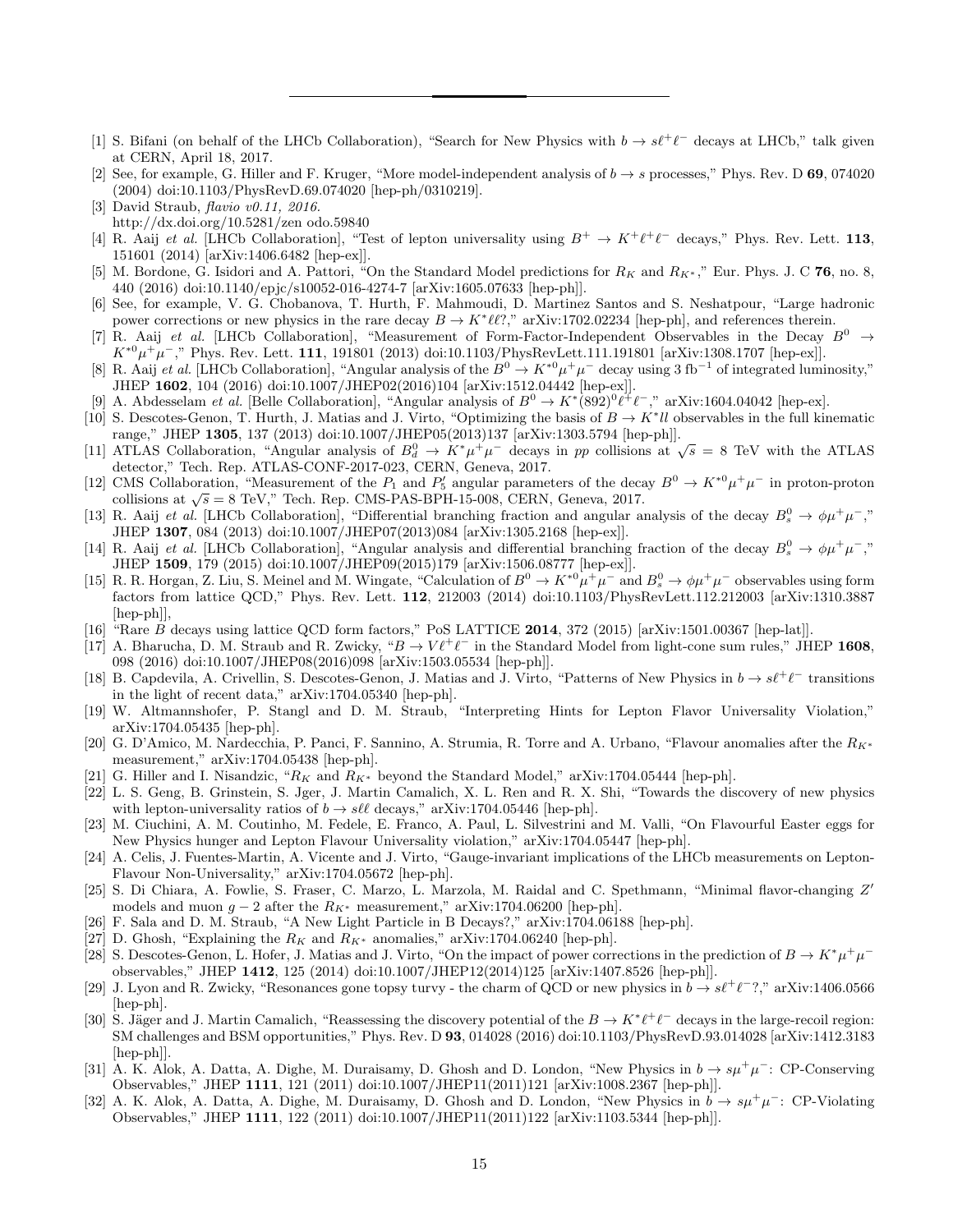- [33] D. Bardhan, P. Byakti and D. Ghosh, "Role of Tensor operators in  $R_K$  and  $R_{K^*}$ ," Phys. Lett. B 773, 505 (2017) doi:10.1016/j.physletb.2017.08.062 [arXiv:1705.09305 [hep-ph]].
- [34] A. Datta, M. Duraisamy and D. Ghosh, "Explaining the  $B \to K^* \mu^+ \mu^-$  data with scalar interactions," Phys. Rev. D 89, no. 7, 071501 (2014) doi:10.1103/PhysRevD.89.071501 [arXiv:1310.1937 [hep-ph]].
- [35] L. Calibbi, A. Crivellin and T. Ota, "Effective Field Theory Approach to  $b \to s\ell\ell^{(\prime)}$ ,  $B \to K^{(*)}\nu\bar{\nu}$  and  $B \to D^{(*)}\tau\nu$  with Third Generation Couplings," Phys. Rev. Lett. 115, 181801 (2015) doi:10.1103/PhysRevLett.115.181801 [arXiv:1506.02661 [hep-ph]].
- [36] R. Alonso, B. Grinstein and J. Martin Camalich, "Lepton universality violation and lepton flavor conservation in B-meson decays," JHEP 1510, 184 (2015) doi:10.1007/JHEP10(2015)184 [arXiv:1505.05164 [hep-ph]].
- [37] G. Hiller and M. Schmaltz, " $R_K$  and future  $b \to s \ell \ell$  BSM opportunities," Phys. Rev. D 90 (2014) 054014 [arXiv:1408.1627 [hep-ph]].
- [38] B. Gripaios, M. Nardecchia and S. A. Renner, "Composite leptoquarks and anomalies in B-meson decays," JHEP 1505, 006 (2015) doi:10.1007/JHEP05(2015)006 [arXiv:1412.1791 [hep-ph]].
- [39] I. de Medeiros Varzielas and G. Hiller, "Clues for flavor from rare lepton and quark decays," JHEP 1506, 072 (2015) doi:10.1007/JHEP06(2015)072 [arXiv:1503.01084 [hep-ph]].
- [40] S. Sahoo and R. Mohanta, "Scalar leptoquarks and the rare B meson decays," Phys. Rev. D 91, no. 9, 094019 (2015) doi:10.1103/PhysRevD.91.094019 [arXiv:1501.05193 [hep-ph]].
- [41] S. Fajfer and N. Košnik, "Vector leptoquark resolution of  $R_K$  and  $R_{D(*)}$  puzzles," Phys. Lett. B 755, 270 (2016) doi:10.1016/j.physletb.2016.02.018 [arXiv:1511.06024 [hep-ph]].
- [42] D. Bečirević, S. Fajfer and N. Košnik, "Lepton flavor nonuniversality in  $b \to s\ell^+\ell^-$  processes," Phys. Rev. D 92, no. 1, 014016 (2015) doi:10.1103/PhysRevD.92.014016 [arXiv:1503.09024 [hep-ph]].
- [43] D. Bečirević, N. Košnik, O. Sumensari and R. Zukanovich Funchal, "Palatable Leptoquark Scenarios for Lepton Flavor Violation in Exclusive  $b \to s\ell_1\ell_2$  modes," JHEP 1611, 035 (2016) doi:10.1007/JHEP11(2016)035 [arXiv:1608.07583 [hepph]].
- [44] A. Crivellin, G. D'Ambrosio and J. Heeck, "Addressing the LHC flavor anomalies with horizontal gauge symmetries," Phys. Rev. D 91, 075006 (2015) doi:10.1103/PhysRevD.91.075006 [arXiv:1503.03477 [hep-ph]].
- [45] A. Greljo, G. Isidori and D. Marzocca, "On the breaking of Lepton Flavor Universality in B decays," JHEP 1507, 142 (2015) doi:10.1007/JHEP07(2015)142 [arXiv:1506.01705 [hep-ph]].
- [46] D. Aristizabal Sierra, F. Staub and A. Vicente, "Shedding light on the  $b \rightarrow s$  anomalies with a dark sector," Phys. Rev. D 92, 015001 (2015) doi:10.1103/PhysRevD.92.015001 [arXiv:1503.06077 [hep-ph]].
- [47] C. W. Chiang, X. G. He and G. Valencia, "Z' model for  $b \to s\ell\bar{\ell}$  flavor anomalies," Phys. Rev. D 93, 074003 (2016) doi:10.1103/PhysRevD.93.074003 [arXiv:1601.07328 [hep-ph]].
- [48] S. M. Boucenna, A. Celis, J. Fuentes-Martin, A. Vicente and J. Virto, "Non-abelian gauge extensions for B-decay anomalies," Phys. Lett. B 760, 214 (2016) doi:10.1016/j.physletb.2016.06.067 [arXiv:1604.03088 [hep-ph]], "Phenomenology of an  $SU(2)\times SU(2)\times U(1)$  model with lepton-flavour non-universality," JHEP 1612, 059 (2016) doi:10.1007/JHEP12(2016)059 [arXiv:1608.01349 [hep-ph]].
- [49] R. Gauld, F. Goertz and U. Haisch, "On minimal Z' explanations of the  $B \to K^* \mu^+ \mu^-$  anomaly," Phys. Rev. D 89, 015005 (2014) doi:10.1103/PhysRevD.89.015005 [arXiv:1308.1959 [hep-ph]], "An explicit  $Z'$ -boson explanation of the  $B \to$  $K^* \mu^+ \mu^-$  anomaly," JHEP 1401, 069 (2014) doi:10.1007/JHEP01(2014)069 [arXiv:1310.1082 [hep-ph]].
- [50] A. J. Buras and J. Girrbach, "Left-handed Z' and Z FCNC quark couplings facing new  $b \to s\mu^+\mu^-$  data," JHEP 1312, 009 (2013) doi:10.1007/JHEP12(2013)009 [arXiv:1309.2466 [hep-ph]].
- [51] A. J. Buras, F. De Fazio and J. Girrbach, "331 models facing new  $b \to s\mu^+\mu^-$  data," JHEP 1402, 112 (2014) doi:10.1007/JHEP02(2014)112 [arXiv:1311.6729 [hep-ph]].
- [52] W. Altmannshofer, S. Gori, M. Pospelov and I. Yavin, "Quark flavor transitions in  $L_{\mu} L_{\tau}$  models," Phys. Rev. D 89, 095033 (2014) doi:10.1103/PhysRevD.89.095033 [arXiv:1403.1269 [hep-ph]].
- [53] A. Crivellin, G. D'Ambrosio and J. Heeck, "Explaining  $h \to \mu^{\pm} \tau^{\mp}$ ,  $B \to K^* \mu^+ \mu^-$  and  $B \to K \mu^+ \mu^- / B \to K e^+ e^-$  in a two-Higgs-doublet model with gauged  $L_{\mu}-L_{\tau}$ ," Phys. Rev. Lett. 114, 151801 (2015) doi:10.1103/PhysRevLett.114.151801 [arXiv:1501.00993 [hep-ph]], "Addressing the LHC flavor anomalies with horizontal gauge symmetries," Phys. Rev. D 91, no. 7, 075006 (2015) doi:10.1103/PhysRevD.91.075006 [arXiv:1503.03477 [hep-ph]].
- [54] D. Aristizabal Sierra, F. Staub and A. Vicente, "Shedding light on the  $b \rightarrow s$  anomalies with a dark sector," Phys. Rev. D 92, no. 1, 015001 (2015) doi:10.1103/PhysRevD.92.015001 [arXiv:1503.06077 [hep-ph]].
- [55] A. Crivellin, L. Hofer, J. Matias, U. Nierste, S. Pokorski and J. Rosiek, "Lepton-flavour violating B decays in generic Z' models," Phys. Rev. D 92, no. 5, 054013 (2015) doi:10.1103/PhysRevD.92.054013 [arXiv:1504.07928 [hep-ph]].
- [56] A. Celis, J. Fuentes-Martin, M. Jung and H. Serodio, "Family nonuniversal Z' models with protected flavor-changing interactions," Phys. Rev. D 92, no. 1, 015007 (2015) doi:10.1103/PhysRevD.92.015007 [arXiv:1505.03079 [hep-ph]].
- [57] G. Bélanger, C. Delaunay and S. Westhoff, "A Dark Matter Relic From Muon Anomalies," Phys. Rev. D 92, 055021 (2015) doi:10.1103/PhysRevD.92.055021 [arXiv:1507.06660 [hep-ph]].
- [58] A. Falkowski, M. Nardecchia and R. Ziegler, "Lepton Flavor Non-Universality in B-meson Decays from a U(2) Flavor Model," JHEP 1511, 173 (2015) doi:10.1007/JHEP11(2015)173 [arXiv:1509.01249 [hep-ph]].
- [59] A. Carmona and F. Goertz, "Lepton Flavor and Nonuniversality from Minimal Composite Higgs Setups," Phys. Rev. Lett. 116, no. 25, 251801 (2016) doi:10.1103/PhysRevLett.116.251801 [arXiv:1510.07658 [hep-ph]].
- [60] B. Allanach, F. S. Queiroz, A. Strumia and S. Sun, "Z ′ models for the LHCb and <sup>g</sup> <sup>−</sup> 2 muon anomalies," Phys. Rev. D 93, no. 5, 055045 (2016) doi:10.1103/PhysRevD.93.055045 [arXiv:1511.07447 [hep-ph]].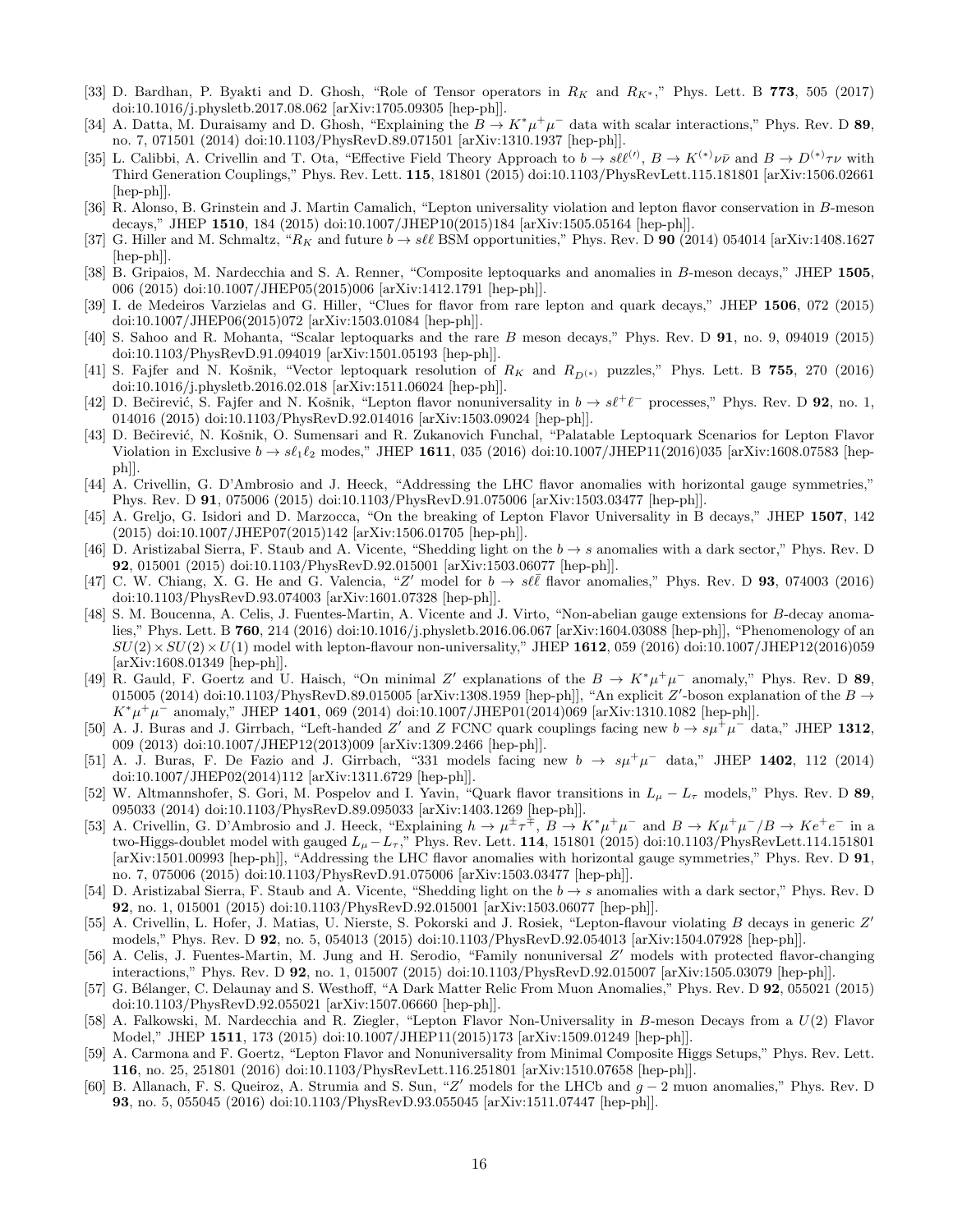- [61] A. Celis, W. Z. Feng and D. Lüst, "Stringy explanation of  $b \rightarrow s\ell^+\ell^-$  anomalies," JHEP 1602, 007 (2016) doi:10.1007/JHEP02(2016)007 [arXiv:1512.02218 [hep-ph]].
- [62] K. Fuyuto, W. S. Hou and M. Kohda, "Z'-induced FCNC decays of top, beauty, and strange quarks," Phys. Rev. D 93, no. 5, 054021 (2016) doi:10.1103/PhysRevD.93.054021 [arXiv:1512.09026 [hep-ph]].
- [63] C. W. Chiang, X. G. He and G. Valencia, "Z' model for  $b \to s\ell\bar{\ell}$  flavor anomalies," Phys. Rev. D 93, no. 7, 074003 (2016) doi:10.1103/PhysRevD.93.074003 [arXiv:1601.07328 [hep-ph]].
- [64] A. Celis, W. Z. Feng and M. Vollmann, "Dirac Dark Matter and  $b \to s\ell^+\ell^-$  with  $\mathbf{U(1)}$  gauge symmetry," arXiv:1608.03894 [hep-ph].
- [65] A. Crivellin, J. Fuentes-Martin, A. Greljo and G. Isidori, "Lepton Flavor Non-Universality in B decays from Dynamical Yukawas," arXiv:1611.02703 [hep-ph].
- [66] I. Garcia Garcia, "LHCb anomalies from a natural perspective," arXiv:1611.03507 [hep-ph].
- [67] J. M. Cline, J. M. Cornell, D. London and R. Watanabe, "Hidden sector explanation of B-decay and cosmic ray anomalies," arXiv:1702.00395 [hep-ph].
- [68] A. Datta, J. Liao and D. Marfatia, "A light  $Z'$  for the  $R_K$  puzzle and nonstandard neutrino interactions," Phys. Lett. B 768, 265 (2017) doi:10.1016/j.physletb.2017.02.058 [arXiv:1702.01099 [hep-ph]].
- [69] E. Megias, M. Quiros and L. Salas, "Lepton-flavor universality violation in  $R_{D(*)}$  and  $R_K$  from warped space," arXiv:1703.06019 [hep-ph].
- [70] I. Ahmed and A. Rehman, "LHCb anomaly in  $B \to K^* \mu^+ \mu^-$  optimised observables and potential of Z' Model," arXiv:1703.09627 [hep-ph].
- [71] B. Bhattacharya, A. Datta, J. P. Guévin, D. London and R. Watanabe, "Simultaneous Explanation of the  $R_K$  and  $R_{D(*)}$ Puzzles: a Model Analysis," arXiv:1609.09078 [hep-ph].
- [72] W. Altmannshofer, S. Gori, M. Pospelov and I. Yavin, "Neutrino Trident Production: A Powerful Probe of New Physics with Neutrino Beams," Phys. Rev. Lett. 113, 091801 (2014) doi:10.1103/PhysRevLett.113.091801 [arXiv:1406.2332 [hepph]].
- [73] A. K. Alok, B. Bhattacharya, D. Kumar, J. Kumar, D. London and S. U. Sankar, "New Physics in  $b \to s\mu^+\mu^-$ : Distinguishing Models through CP-Violating Effects," arXiv:1703.09247 [hep-ph].
- [74] F. James and M. Roos, "Minuit: A System for Function Minimization and Analysis of the Parameter Errors and Correlations," Comput. Phys. Commun. 10, 343 (1975). doi:10.1016/0010-4655(75)90039-9
- [75] F. James and M. Winkler, "MINUIT User's Guide,"
- [76] F. James, "MINUIT Function Minimization and Error Analysis: Reference Manual Version 94.1," CERN-D-506, CERN-D506.
- [77] R. Aaij et al. [LHCb Collaboration], "Measurement of the  $B_s^0 \to \mu^+\mu^-$  branching fraction and search for  $B^0 \to \mu^+\mu^-$  decays at the LHCb experiment," Phys. Rev. Lett. 111, 101805 (2013) doi:10.1103/PhysRevLett.111.101805 [arXiv:1307.5024 [hep-ex]].
- [78] V. Khachatryan et al. [CMS and LHCb Collaborations], "Observation of the rare  $B_s^0 \to \mu^+\mu^-$  decay from the combined analysis of CMS and LHCb data," Nature 522, 68 (2015) doi:10.1038/nature14474 [arXiv:1411.4413 [hep-ex]].
- [79] W. Altmannshofer, C. Niehoff, P. Stangl and D. M. Straub, "Status of the  $B \to K^* \mu^+ \mu^-$  anomaly after Moriond 2017," arXiv:1703.09189 [hep-ph].
- [80] M. Beneke, T. Feldmann and D. Seidel, "Systematic approach to exclusive  $B \to V l^+ l^-$ ,  $V \gamma$  decays," Nucl. Phys. B 612, 25 (2001) doi:10.1016/S0550-3213(01)00366-2 [hep-ph/0106067].
- [81] M. Beylich, G. Buchalla and T. Feldmann, "Theory of  $B \to K^{(*)} \ell^+ \ell^-$  decays at high  $q^2$ : OPE and quark-hadron duality," Eur. Phys. J. C 71, 1635 (2011) doi:10.1140/epjc/s10052-011-1635-0 [arXiv:1101.5118 [hep-ph]].
- [82] Y. Sakaki, M. Tanaka, A. Tayduganov and R. Watanabe, "Testing leptoquark models in  $\bar{B} \to D^{(*)}\tau\bar{\nu}$ ," Phys. Rev. D 88, no. 9, 094012 (2013) doi:10.1103/PhysRevD.88.094012 [arXiv:1309.0301 [hep-ph]].
- [83] G. Aad *et al.* [ATLAS Collaboration], "Searches for scalar leptoquarks in pp collisions at  $\sqrt{s} = 8$  TeV with the ATLAS detector," Eur. Phys. J. C 76, no. 1, 5 (2016) doi:10.1140/epjc/s10052-015-3823-9 [arXiv:1508.04735 [hep-ex]].
- [84] B. Bhattacharya, A. Datta, D. London and S. Shivashankara, "Simultaneous Explanation of the  $R_K$  and  $R(D^{(*)})$  Puzzles," Phys. Lett. B 742, 370 (2015) [arXiv:1412.7164 [hep-ph]].
- [85] J. P. Lees *et al.* [BaBar Collaboration], "Measurement of an Excess of  $\bar{B} \to D^{(*)}\tau^-\bar{\nu}_{\tau}$  Decays and Implications for Charged Higgs Bosons," Phys. Rev. D 88, 072012 (2013) doi:10.1103/PhysRevD.88.072012 [arXiv:1303.0571 [hep-ex]].
- [86] M. Huschle *et al.* [Belle Collaboration], "Measurement of the branching ratio of  $\bar{B} \to D^{(*)}\tau^- \bar{\nu}_{\tau}$  relative to  $\bar{B} \to D^{(*)}\ell^- \bar{\nu}_{\ell}$  decays with hadronic tagging at Belle," Phys. Rev. D 92, 072014 (2015) doi:10.1103/PhysRevD.92.072014 [arXiv:1507.03233 [hep-ex]].
- [87] R. Aaij et al. [LHCb Collaboration], "Measurement of the ratio of branching fractions  $\mathcal{B}(\bar{B}^0 \to D^{*+}\tau^-\bar{\nu}_{\tau})/\mathcal{B}(\bar{B}^0 \to D^{*+}\tau^- \bar{\nu}_{\tau})$  $D^{*+}\mu^-\bar{\nu}_{\mu}$ ," Phys. Rev. Lett. 115, 111803 (2015) Addendum: [Phys. Rev. Lett. 115, 159901 (2015)] doi:10.1103/PhysRevLett.115.159901, 10.1103/PhysRevLett.115.111803 [arXiv:1506.08614 [hep-ex]]. 10.1103/Phys-RevLett.115.111803;
- [88] S. R. Mishra et al. [CCFR Collaboration], "Neutrino tridents and W Z interference," Phys. Rev. Lett. 66, 3117 (1991). doi:10.1103/PhysRevLett.66.3117
- [89] S. Oh and J. Tandean, "Rare B Decays with a HyperCP Particle of Spin One," JHEP 1001, 022 (2010) doi:10.1007/JHEP01(2010)022 [arXiv:0910.2969 [hep-ph]].
- [90] Y. Farzan, "A model for large non-standard interactions of neutrinos leading to the LMA-Dark solution," Phys. Lett. B 748, 311 (2015) doi:10.1016/j.physletb.2015.07.015 [arXiv:1505.06906 [hep-ph]].